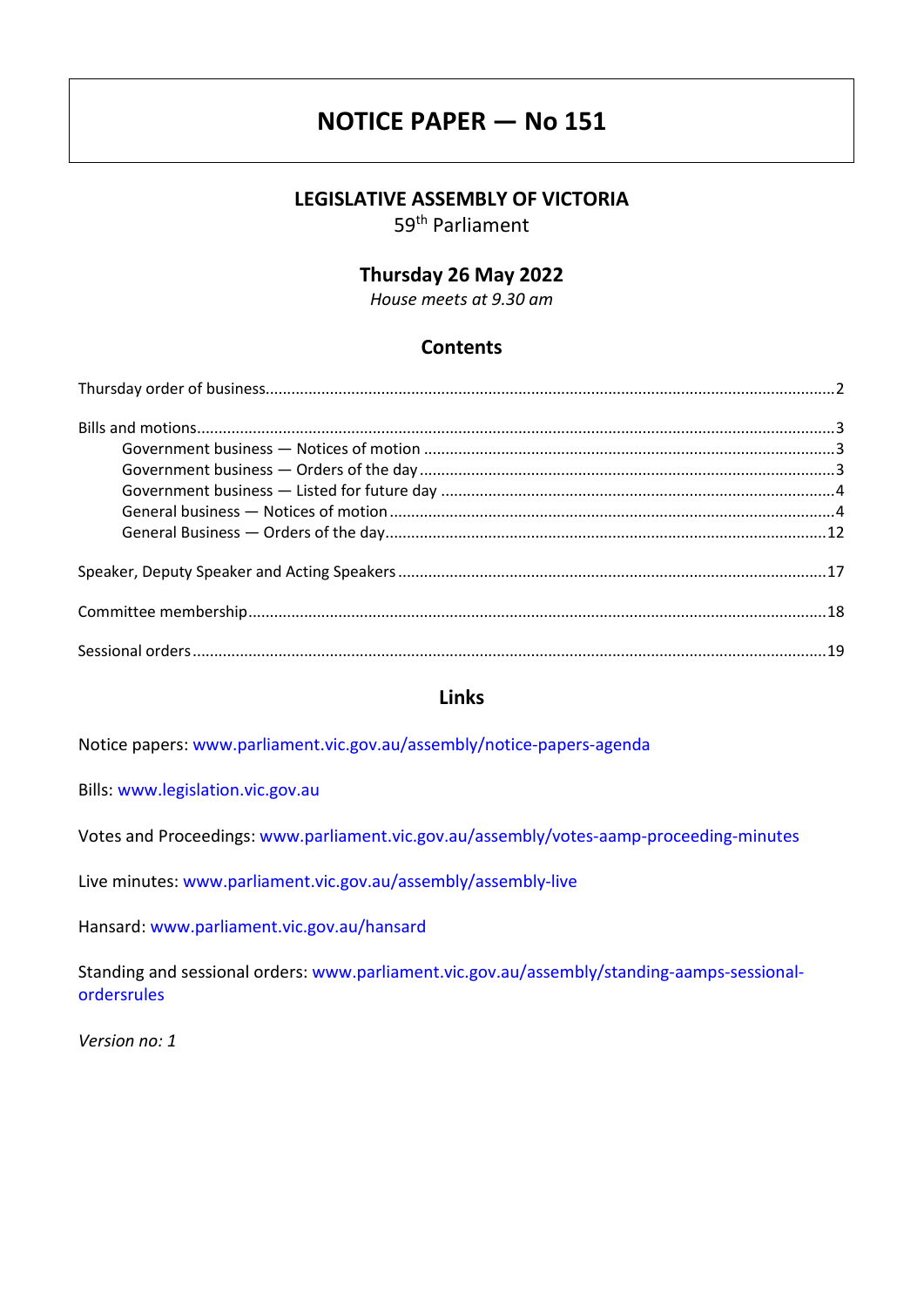# **THURSDAY ORDER OF BUSINESS**

<span id="page-1-0"></span>The order of business for Thursday sittings is set out in [SOs 34 and 36, and sessional orders.](https://www.parliament.vic.gov.au/assembly/standing-aamps-sessional-ordersrules/standing-orders/2-legislative-assembly/articles/759-chapter-17-motions-and-questions) The program is subject to change at any time by resolution of the House. Refer to the Clerk's Daily Running Sheet or [Assembly Live,](https://www.parliament.vic.gov.au/assembly/assembly-live) or contact the Procedure Office, for more information.

House meets at 9.30 am

Prayer

Acknowledgement of Country

Formal business:

introduction of bills notices of motion petitions documents messages motions by leave sitting of the House motion

Statements by members

Government business

Lunch suspension at 1.00 pm

Question time at 2.00 pm

Government business

General business subject to [SO 34](https://www.parliament.vic.gov.au/assembly/standing-aamps-sessional-ordersrules/standing-orders/2-legislative-assembly/articles/748-chapter-6-business#so34)

Completion time for Government Business Program under [SO 97](https://parliament.vic.gov.au/assembly/standing-aamps-sessional-ordersrules/standing-orders/2-legislative-assembly/articles/753-chapter-11-government-business-program#so97)

Adjournment debate at 5.00 pm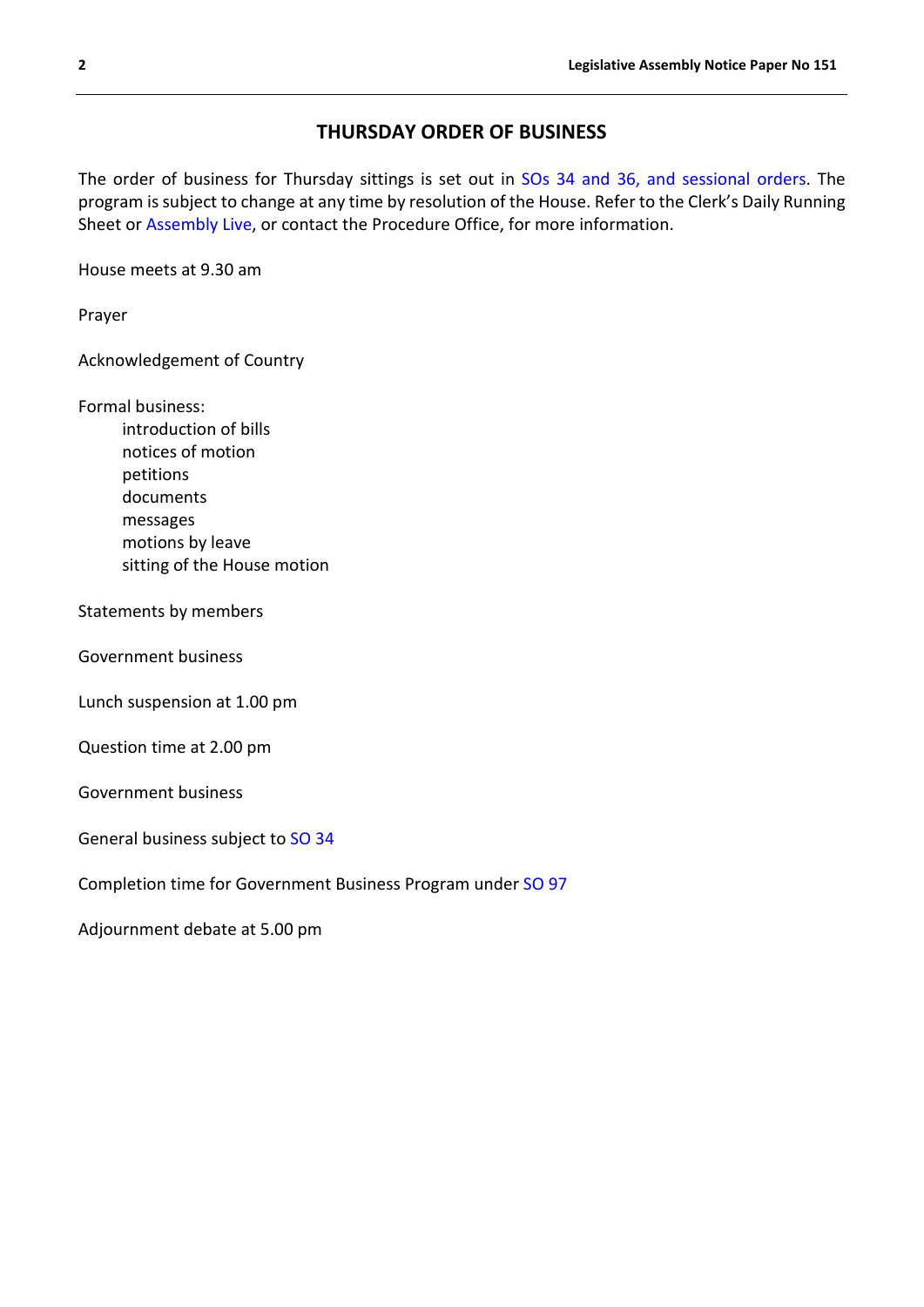# **GOVERNMENT BUSINESS — NOTICES OF MOTION**

#### **NOTICE GIVEN ON 18 NOVEMBER 2021**

- <span id="page-2-1"></span><span id="page-2-0"></span>1 **MS ALLAN** — To move, That this House*:*
	- (1) notes protests on the steps of Parliament House that have promoted acts of violence against members of Parliament, including threats of violence made by protestors against members and their families; and
	- (2) condemns the Members for Warrandyte, South-West Coast, and Ferntree Gully who have incited protestors through their disorderly conduct.

#### **NOTICE GIVEN ON 24 MAY 2022**

2 **MR WYNNE** — To move, That under s 46D(1)(c) of the *Planning and Environment Act 1987*, Amendment 122 to the Upper Yarra Valley and Dandenong Ranges Regional Strategy Plan be approved.

# **GOVERNMENT BUSINESS — ORDERS OF THE DAY**

- <span id="page-2-2"></span>1 [¥](#page-2-3)[≠](#page-2-4) **[APPROPRIATION \(2022–2023\) BILL 2022](https://www.legislation.vic.gov.au/bills/appropriation-2022-2023-bill-2022)** — Second reading — *Resumption of debate (Mr Wakeling).*
- 2 ¥≠ **[APPROPRIATION \(PARLIAMENT 2022–2023\) BILL 2022](https://www.legislation.vic.gov.au/bills/appropriation-parliament-2022-2023-bill-2022)** Second reading *Resumption of debate (Mr Wakeling)*.
- 3 ¥ **[STATE TAXATION AND TREASURY LEGISLATION AMENDMENT BILL 2022](https://www.legislation.vic.gov.au/bills/state-taxation-and-treasury-legislation-amendment-bill-2022)** Second reading *Resumption of debate (Mr Battin)*.
- 4 **ADDRESSES ON ROYAL COMMISSION INTO VICTORIA'S MENTAL HEALTH SYSTEM**  That this House takes note of the addresses given at the special sitting at the Royal Exhibition Building on 2 March 2021 for the presentation of the Final Report of the Royal Commission into Victoria's Mental Health System *— Resumption of debate (Mr Staikos)*.
- 5 **[CHILD EMPLOYMENT AMENDMENT BILL 2022](https://www.legislation.vic.gov.au/bills/child-employment-amendment-bill-2022)** Second reading *Resumption of debate (Mr Wakeling)*.
- 6 **[SUMMARY OFFENCES AMENDMENT \(NAZI SYMBOL PROHIBITION\) BILL 2022](https://www.legislation.vic.gov.au/bills/summary-offences-amendment-nazi-symbol-prohibition-bill-2022)** Second reading — *Resumption of debate (Mr Southwick)*.
- 7 **[CRIMES \(MENTAL IMPAIRMENT AND UNFITNESS TO BE TRIED\) AMENDMENT BILL 2020](https://www.legislation.vic.gov.au/bills/crimes-mental-impairment-and-unfitness-be-tried-amendment-bill-2020)** Second reading — *Resumption of debate (Mr Southwick)*.

<span id="page-2-3"></span><sup>¥</sup> *This item must be dealt with by 5.00 pm Thursday under the government business program.*

<span id="page-2-4"></span><sup>≠</sup> *Second reading and subsequent stages to be moved and debated concurrently under the Order of the House on 3 May 2022.*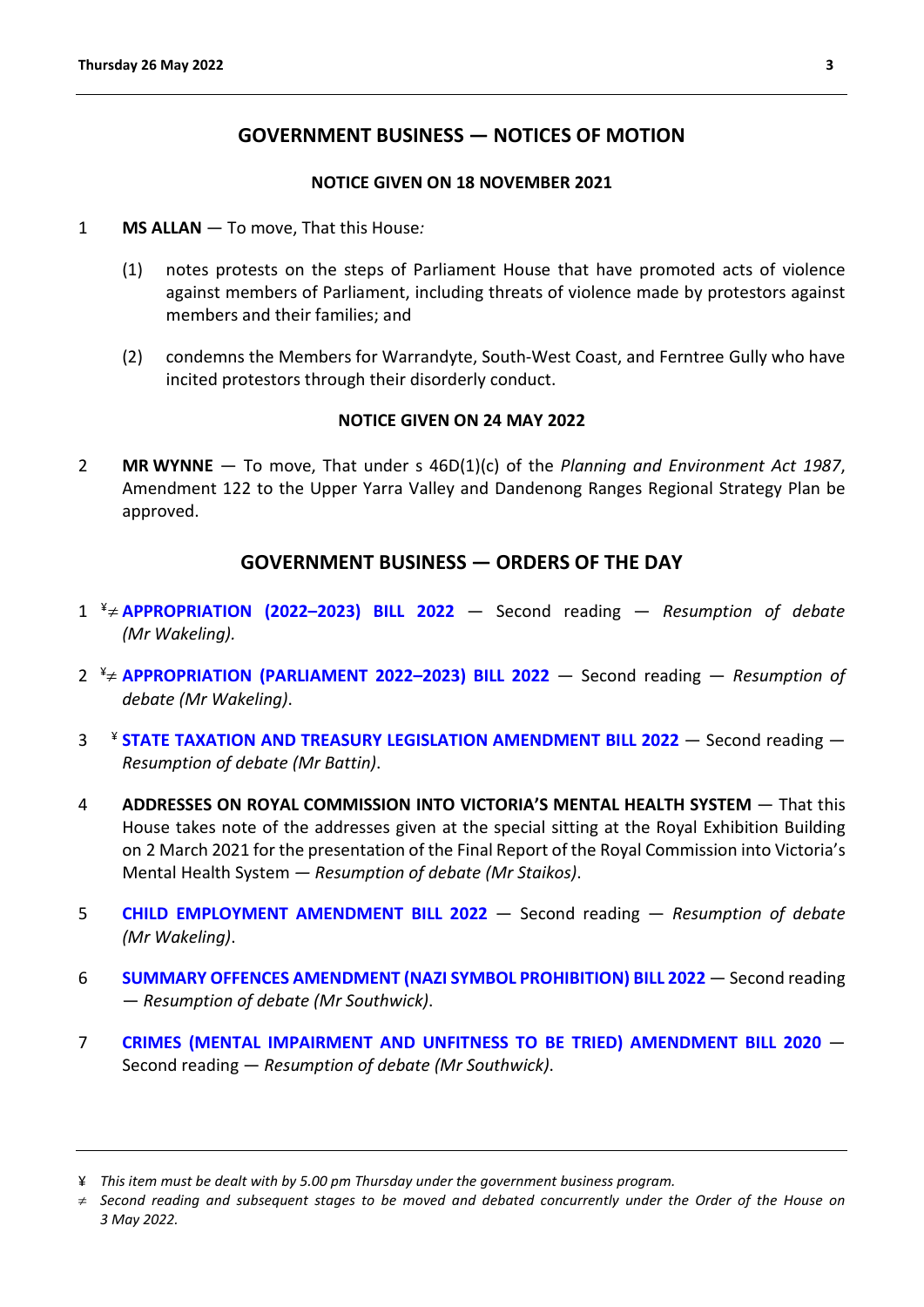- 8 **PROPOSAL FOR A JOINT SITTING MESSAGE FROM THE LEGISLATIVE COUNCIL (30 NOVEMBER 2021)** — To be considered.
- <span id="page-3-0"></span>9 **PROPOSAL FOR A JOINT SITTING** — **MESSAGE FROM THE LEGISLATIVE COUNCIL (1 DECEMBER 2021)** — To be considered.

# **GOVERNMENT BUSINESS — LISTED FOR FUTURE DAY**

#### **WEDNESDAY 8 JUNE 2022**

#### **GOVERNMENT BUSINESS — ORDERS OF THE DAY**

- 1 **[EDUCATION LEGISLATION AMENDMENT \(ADULT AND COMMUNITY EDUCATION AND OTHER](https://www.legislation.vic.gov.au/bills/education-legislation-amendment-adult-and-community-education-and-other-matters-bill-2022)  [MATTERS\) BILL 2022](https://www.legislation.vic.gov.au/bills/education-legislation-amendment-adult-and-community-education-and-other-matters-bill-2022)** — Second reading — *Resumption of debate (Ms McLeish)*.
- 2 **[SUSTAINABLE FORESTS TIMBER AMENDMENT \(TIMBER HARVESTING SAFETY ZONES\) BILL 2022](https://www.legislation.vic.gov.au/bills/sustainable-forests-timber-amendment-timber-harvesting-safety-zones-bill-2022)** — Second reading — *Resumption of debate (Ms McLeish)*.
- <span id="page-3-1"></span>3 **[CASINO AND LIQUOR LEGISLATION AMENDMENT BILL 2022](https://www.legislation.vic.gov.au/bills/casino-and-liquor-legislation-amendment-bill-2022)** — Second reading — *Resumption of debate (Ms McLeish)*.

# **GENERAL BUSINESS — NOTICES OF MOTION**

#### **NOTICES RENEWED ON 25 MAY 2022**

- 1 **MS SANDELL** To move, That this House (1) condemns logging in Victoria's old growth forests; and (2) calls on the Government to create the Great Forest National Park and Emerald Link to protect Victoria's endangered species.
- 2 **MS SANDELL** To move, That this House (1) notes the IPCC warns we have 9 years to limit a climate change catastrophe but this Government has no plans to transition Victoria from coal; and (2) calls on the Government to urgently plan to stop burning and mining coal and move to 100 per cent renewable energy.
- 3 **MS SANDELL** To move, That this House (1) notes that South Kensington Train Station is one of the most inadequate and inaccessible train stations on the metropolitan network; and (2) calls on the Government to upgrade the station immediately.
- 4 **MR HIBBINS** To move, That this House (1) notes the increase in homelessness in the Prahran electorate; and (2) calls on the Government to build more public housing to reduce homelessness and abandon its plans to privatise public housing estates.
- 5 **MR HIBBINS** To move, That this House calls on the Government to immediately and permanently ban duck shooting in Victoria.
- 6 **MR HIBBINS** To move, That this House (1) notes that Australia's first pill testing trial in Canberra was a success with a number of people disposing of potentially lethal drugs;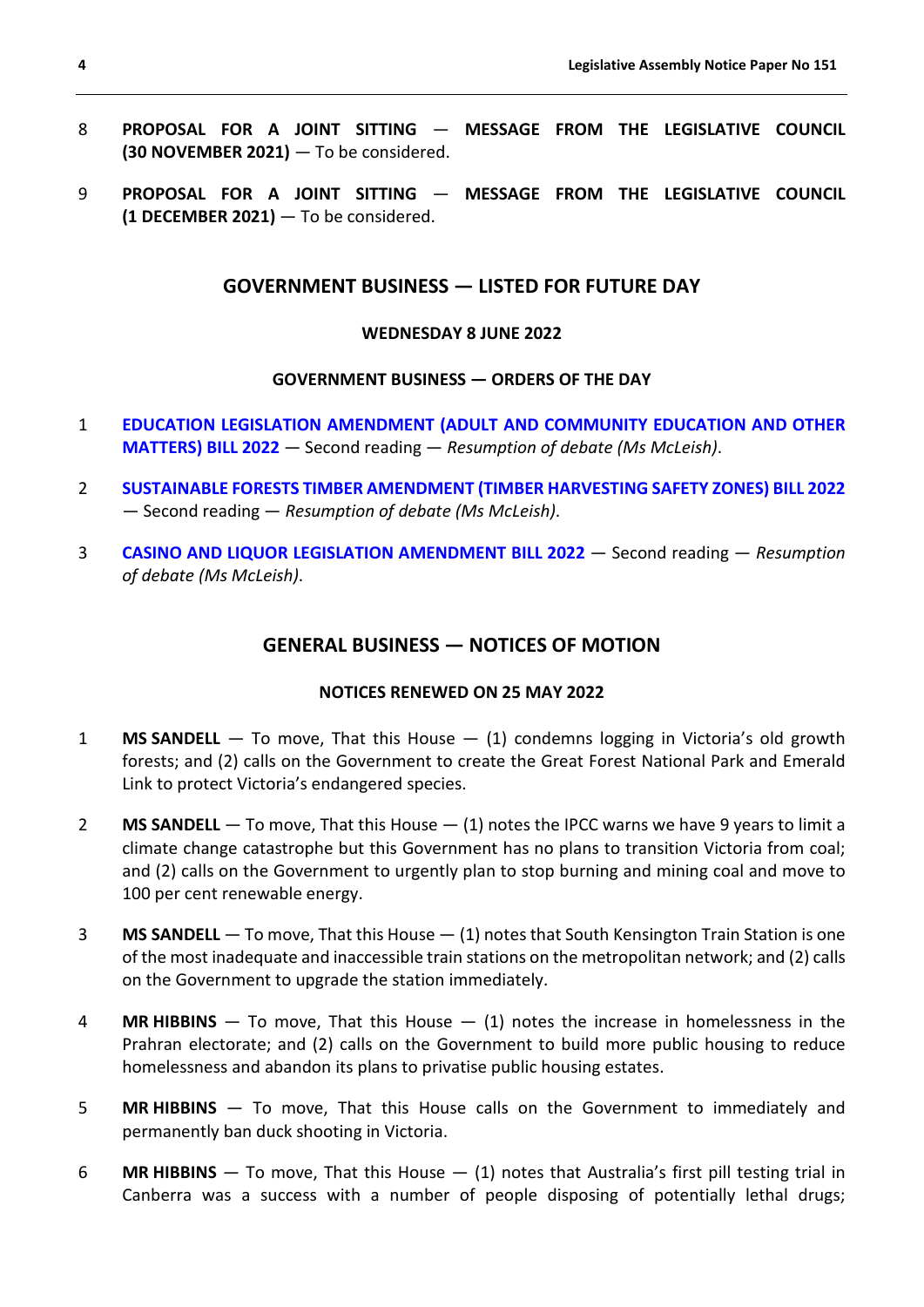and (2) calls on the Government to urgently run pill testing trials in Victoria to reduce harm and save lives.

#### **NOTICES RENEWED ON 14 OCTOBER 2021**

- 7 **MR HIBBINS** To move, That this House notes the Government's proposed St Kilda Road separated bike lanes will not be completed until 2025, and calls on the Government to immediately build a 17 km separated bike lane from St Kilda Road to Sydney Road.
- 8 **MR HIBBINS** To move, That this House calls on the Government to remove the Punt Road Public Acquisition Overlay.
- 9 **MS BRITNELL** To move, That this House notes the Liberal Nationals' commitment at the last election of fast rail to Warrnambool and condemns the Government for only proposing fast rail as far as Geelong and forgetting regional communities in Western Victoria.
- 10 **MS SANDELL** To move, That this House acknowledges that the Murray-Darling Basin is facing an enormous ecological crisis and calls on the Andrews Government to urgently allocate more environmental water flows to the river.
- 11 **MR HIBBINS** To move, That this House calls on the Government to immediately fix the dangerous Punt Road pedestrian crossing at South Yarra Primary.
- 12 **MR HIBBINS** To move, That this House calls on the Government to develop a masterplan for St Kilda Junction.
- 13 **MS BRITNELL** To move, That this House condemns the Andrews Labor Government for its mismanagement of south-west road maintenance resources and notes that the community are sick of wasteful sub-standard patch up jobs having to be repaired repeatedly.
- 14 **MS BRITNELL** To move, That this House condemns the Andrews Labor Government for its continual attacks on volunteers by making them constantly beg for basic resources, despite the enormous contribution they make to the community, free of charge.

#### **NOTICES RENEWED ON 27 OCTOBER 2021**

- 15 **MS HALFPENNY** To move, That this House commends the Andrews Labor Government for its historic action to address family violence including its commitment to implementing all 227 recommendations of the Royal Commission.
- 16 **MR EDBROOKE** To move, That this House recognises the Andrews Labor Government's record investment in our schools and the impact this investment is having in making Victoria the Education State.
- 17 **MS WARD** To move, That this House recognises that Victorians who were previously not able to access TAFE now have access to the training they need to get a good, sustainable job thanks to the Andrews Labor Government's free TAFE initiative.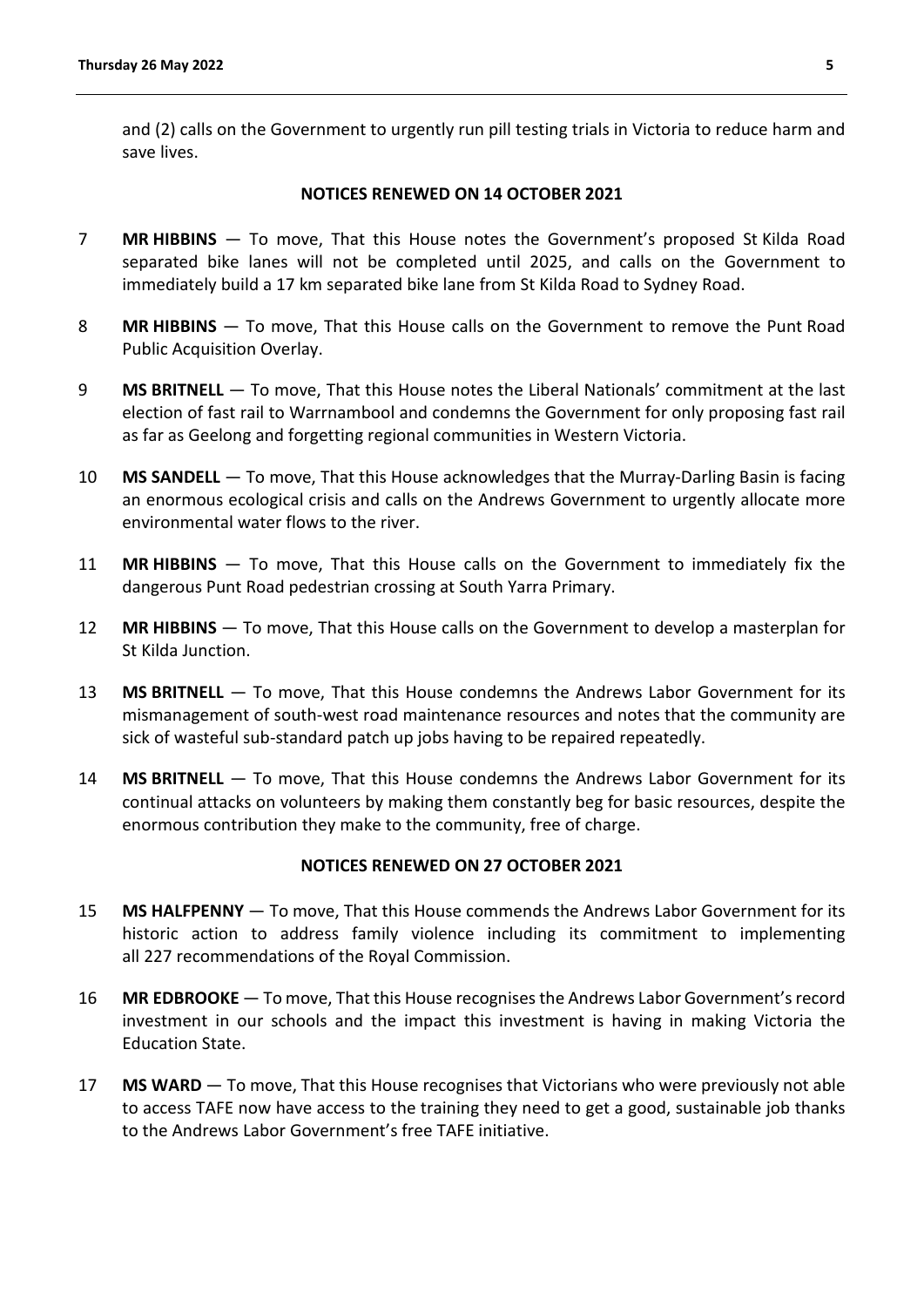# **NOTICES RENEWED ON 25 MAY 2021**

- 18 **DR READ** To move, That this House (1) notes the Brunswick electorate is experiencing a boom in medium to high-rise buildings; (2) notes Moreland Council's structure plan specifying maximum heights for apartment developments is often exceeded when appealed to VCAT; and (3) calls on the Government to set mandatory height limits in the area.
- 19 **DR READ** To move, That this House (1) notes the Brunswick electorate is experiencing a boom in medium to high-rise apartment buildings; (2) notes this places significant pressure on local infrastructure; and (3) calls on the Government to invest in public transport and other local infrastructure to keep pace with population growth.
- 20 **DR READ** To move, That this House notes the significant backlog of school maintenance across Victoria and calls on the Government to fix the outstanding school maintenance backlog, including at schools in the Brunswick electorate, many of which require significant work to return them to the national standards.
- 21 **DR READ** To move, That this House condemns the Andrews Government for overseeing a justice system that is putting greater numbers of vulnerable, traumatised women behind bars for relatively minor offences and calls on the Government to reverse this trend through evidence-based justice reforms.
- 22 **DR READ** To move, That this House notes that manipulation of the electoral system through group voting tickets enabled candidates to be elected to the other place with as little as 0.60 per cent of the first preference vote and calls on the Government to stop this manipulation by implementing long overdue electoral reform.
- 23 **DR READ** To move, That this House notes that Sydney Road is in the top five locations for cyclists to be 'doored' in the State and calls on the Andrews Government to build separated bike lanes on Sydney Road.

# **NOTICES RENEWED ON 9 FEBRUARY 2022**

- 24 **MR O'BRIEN** *(Malvern)* To move, That this House notes the recent abolition of the Law Reform, Road and Community Safety Joint Investigatory Committee and calls for the immediate establishment of a Law Reform, Sentencing and Community Safety Joint House Standing Committee.
- 25 **MR O'BRIEN** *(Malvern)* To move, That this House requires a Law Reform, Sentencing and Community Safety Joint House Standing Committee, contingent on its establishment, to inquire into and report on the adequacy of Victoria's homicide, sentencing and parole laws, including — (1) the adequacy of current sentencing law and practice in matters of family violence homicide, including the adequacy of sentencing and parole consequences available where an accused fails to disclose what they know about the circumstances surrounding the death of the victim(s); (2) whether the current legal framework meets community expectations and appropriately considers the impact on the community following a homicide; (3) whether there should be greater penalties for perpetrators who fail to assist police, the courts and other authorities regarding the cause and circumstances surrounding the death of a victim; and (4) what type of legislative and other changes may be required to ensure the rights of victims are adequately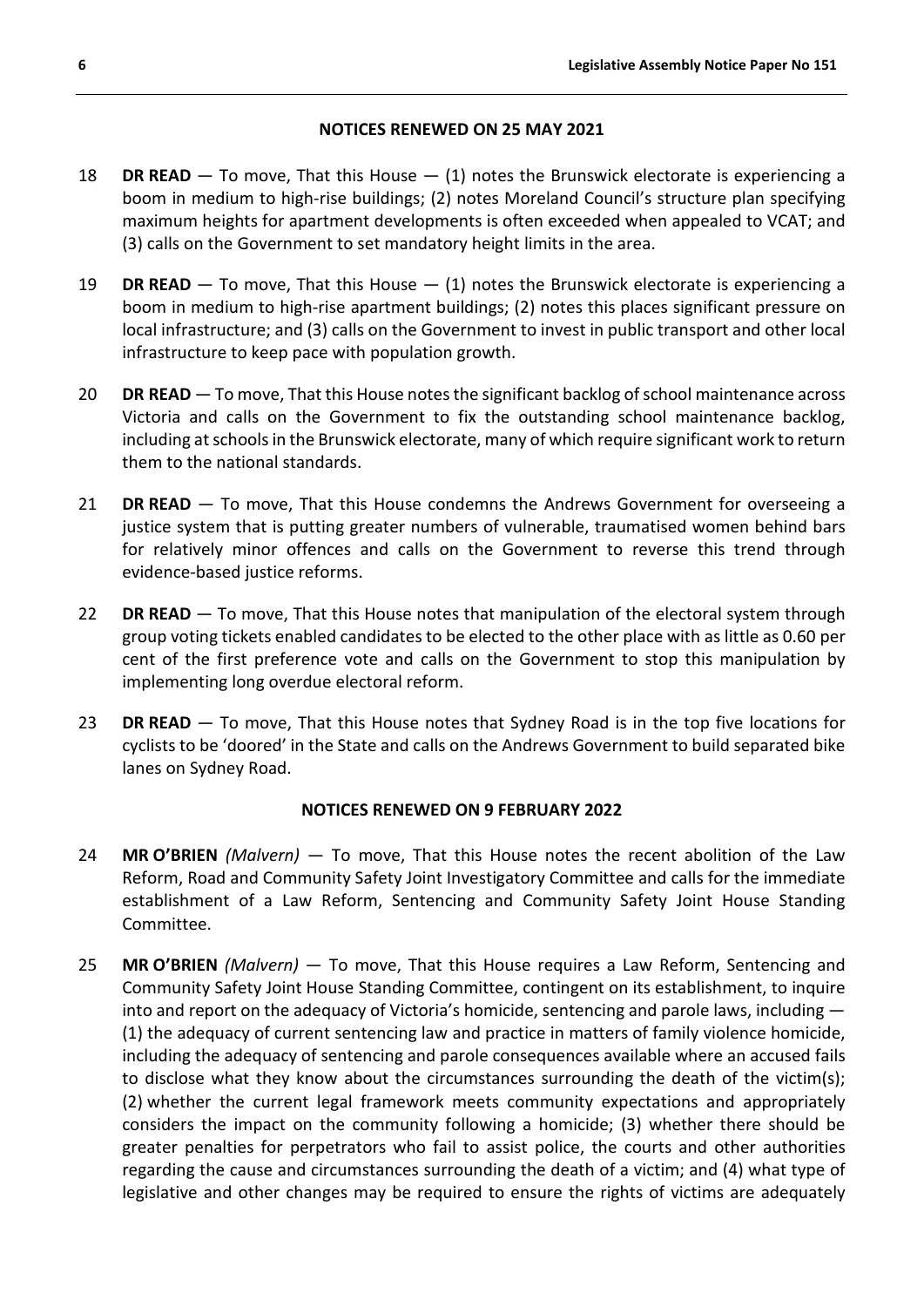considered; and (5) otherwise review the current legal framework in both Victorian and other key jurisdictions.

#### **NOTICE RENEWED ON 23 FEBRUARY 2022**

26 **DR READ** — To move, That this House — (1) notes globally, nationally and locally, human induced climate change is contributing to droughts, bushfires and heatwave deaths; and (2) declares that we are in a climate emergency requiring urgent action across all levels of government, including a plan to keep coal and gas in the ground.

# **NOTICES RENEWED ON 27 OCTOBER 2021**

- 27 **MR TAK** To move, That this House recognises the unprecedented investment in public dental under the Andrews Labor Government by delivering free treatment to all public school students by 2022.
- 28 **MS CRUGNALE** To move, That this House recognises the \$82.8 million funding package that will bridge the divide between city and country schools.

#### **NOTICES RENEWED ON 5 APRIL 2022**

- 29 **MR TAYLOR** To move, That this House commends the Andrews Labor Government's commitment of \$51.2 million to put mental health professionals in all state secondary schools by 2022.
- 30 **MS THEOPHANOUS** To move, That this House commends the Andrews Labor Government for its action to address our broken mental health system with the Royal Commission into Victoria's Mental Health System, including its commitment to implement all recommendations of the Royal Commission.
- 31 **MS ADDISON** To move, That this House recognises the Andrews Labor Government's investment in Victoria's mental health system of \$1.7 billion over the first term of Government versus \$609 million between 2010–14 by the former Liberal-National Government.

#### **NOTICE RENEWED ON 24 MAY 2022**

32 **MS SANDELL** — To move, That this House — (1) expresses solidarity with Black Lives Matter protesters; (2) acknowledges Victoria's history of racism, over-policing, and deaths in custody; and (3) calls on the Government to overhaul our justice system to prevent and eradicate racism, prioritise justice reinvestment, and raise the age of legal culpability to 14.

# **NOTICE RENEWED ON 14 OCTOBER 2021**

33 **MS SANDELL** — To move, That this House — (1) notes that the Victorian State of the Environment Report found increasing rates of native species extinction; and (2) declares a biodiversity emergency and takes all necessary action to address this crisis.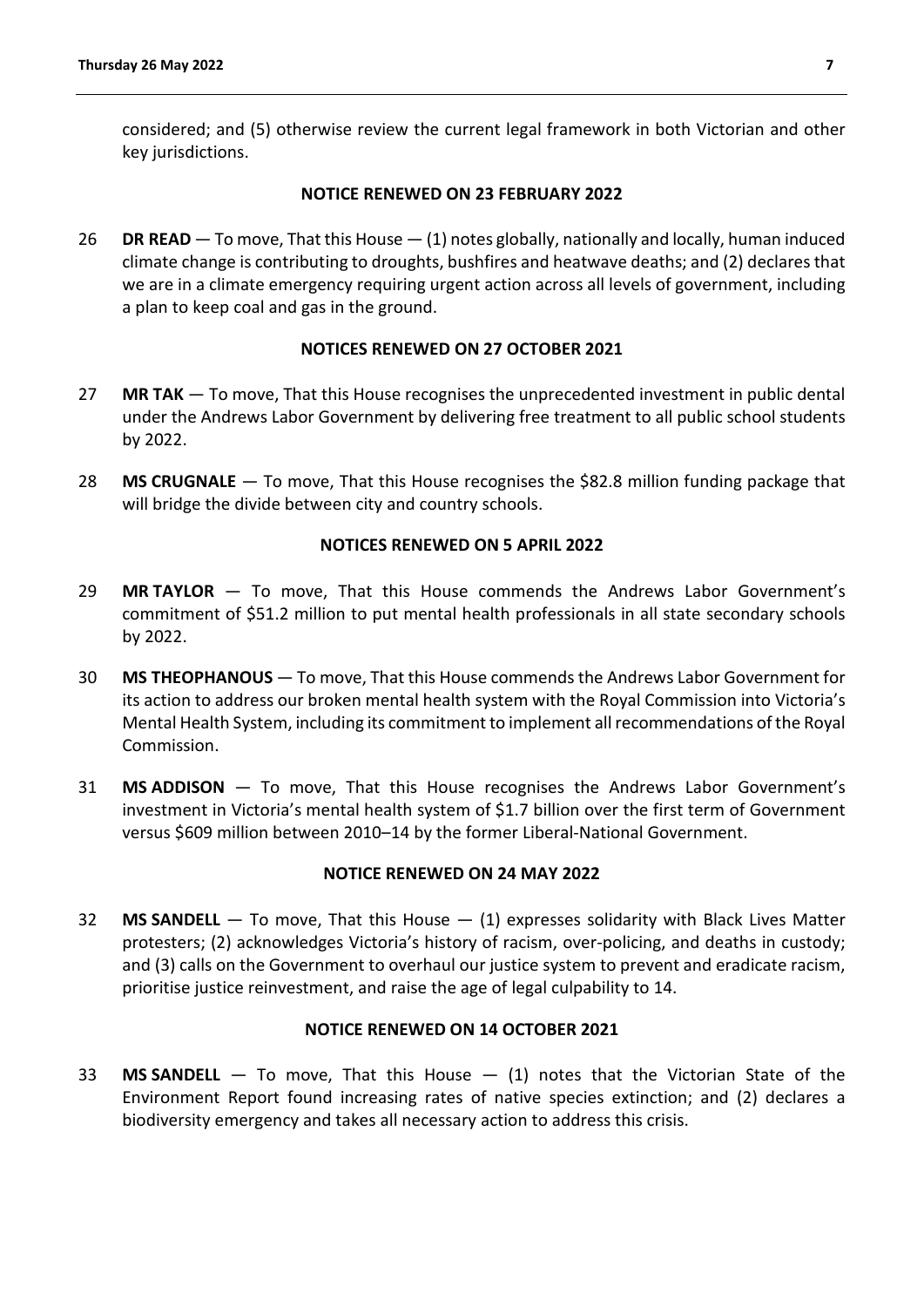#### **NOTICES RENEWED ON 18 NOVEMBER 2021**

- 34 **MR BRAYNE** To move, That this House recognises the Andrews Labor Government Solar Homes program's success in installing more than 40,000 solar systems on rooftops across Victoria to help 770,000 households invest in solar PV, hot water and batteries over the next 10 years while creating 5,500 new jobs and slashing carbon emissions.
- 35 **MR KENNEDY** To move, That this House recognises the Andrews Labor Government's commitment to legislating nurse to patient ratios in Victoria's public health services so that nurses and midwives no longer have to bargain over this fundamental issue of public safety.
- 36 **MR KENNEDY** To move, That this House recognises the Andrews Labor Government is making sure students can thrive at school by expanding the School Breakfast Clubs program to offer lunches and school holiday supplies to children who need them.

# **NOTICES RENEWED ON 30 NOVEMBER 2021**

- 37 **DR READ** To move, That this House condemns the Andrews Labor Government for increasing the gap in incarceration rates between Indigenous and non-Indigenous Victorians to amongst the worst levels in Australia, and calls on the Government to reform bail and other sentencing to urgently address this.
- 38 **DR READ** To move, That this House notes that Victoria's minimum age of criminal responsibility allows the imprisonment of children as young as 10 years old and calls on Victoria to raise the minimum age of criminal responsibility to 14 years old.
- 39 **DR READ** To move, That this House notes the law and order approach to drugs has failed and calls on the Government to legalise and regulate the supply of cannabis in a manner consistent with harm minimisation principles.

# **NOTICE RENEWED ON 25 MAY 2022**

40 **MS SANDELL** — To move, That this House — (1) notes that Victoria is in a housing crisis with over 100,000 people on the public housing waiting list; and (2) calls on the Government to build new public housing in its Big Build, not just social housing.

# **NOTICES RENEWED ON 16 NOVEMBER 2021**

- 41 **DR READ** To move, That this House (1) notes that air pollution from motor vehicles causes an estimated 900 to 2,000 early deaths and 900 to 4,5000 cases of bronchitis, cardiovascular and respiratory disease annually, costing more than \$1.5 billion; and (2) notes that taxing electric vehicles exclusively discourages the purchase of non-polluting vehicles.
- 42 **MS SANDELL** To move, That this House (1) notes that transport is Victoria's second biggest and fastest growing source of emissions; (2) notes that to avert climate catastrophe, we must urgently move to more active, public and zero-emissions transport; and (3) calls on the Government to scrap the tax on people who drive electric cars.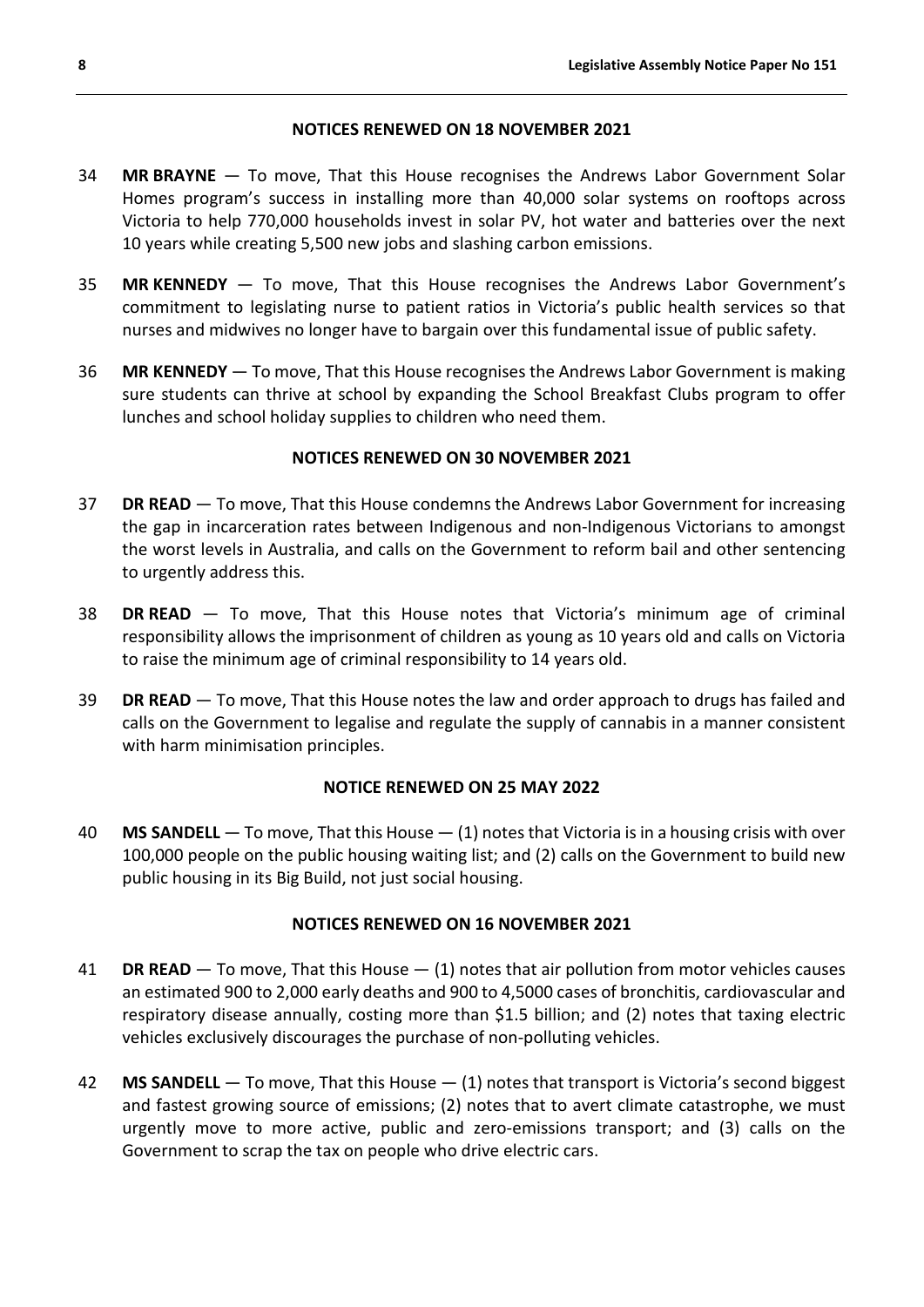43 **MR HIBBINS** — To move, That this House — (1) notes the low uptake of electric vehicles in Victoria; and (2) calls on the Government to  $-$  (a) abolish electric vehicle tax; (b) increase financial incentives for electric vehicles; (c) transition the government fleet; (d) manufacture thousands of electric buses; and (e) ensure access to home charging.

#### **NOTICE RENEWED ON 24 MAY 2022**

44 **MS KEALY** — To move, That the proposals contained in the Health Legislation Amendment (Information Sharing) Bill 2021 be referred to the Legal and Social Issues Standing Committee for inquiry, consideration and report.

#### **NOTICE GIVEN ON 30 NOVEMBER 2021**

45 **MS RYAN** — To move, That this House expresses its concern about the impacts of the Andrews Government's policy to allow camping on Crown river leases, noting that landholders in the Euroa electorate have reported the policy has encouraged people to trespass and has resulted in the destruction of private property.

#### **NOTICE GIVEN ON 1 DECEMBER 2021**

46 **MS SANDELL** — To move, That this House — (1) condemns VicForests for spying on citizens and illegally logging in Melbourne's water catchment; and (2) moves to immediately wind up and replace VicForests with a new forests transition agency tasked with transitioning Victoria out of native forest logging by 2023.

# **NOTICES GIVEN ON 8 FEBRUARY 2022**

- 47 **MS SANDELL** To move, That this House (1) condemns treatment of refugees and asylum seekers held without charge and without hope for release in Park Hotel, Carlton; and (2) calls on the Government to urgently and publicly advocate to the Prime Minister and Minister for Immigration to immediately release these people into the community.
- 48 **MS SHEED** To move, That this House agrees to the following changes to the standing and sessional orders to come into effect on the next sitting day:
	- (1) Omit the **Wednesday** order of business in Standing Order 36 and insert:

#### '**Wednesdays**

Formal business Disallowance motions (SO 151) Statements by members (SO 40) Statements on parliamentary committee reports (SO 41) Government business Question time (2.00 pm) Government business *continued* Non-government business (4.00 pm) Government business *continued* General business'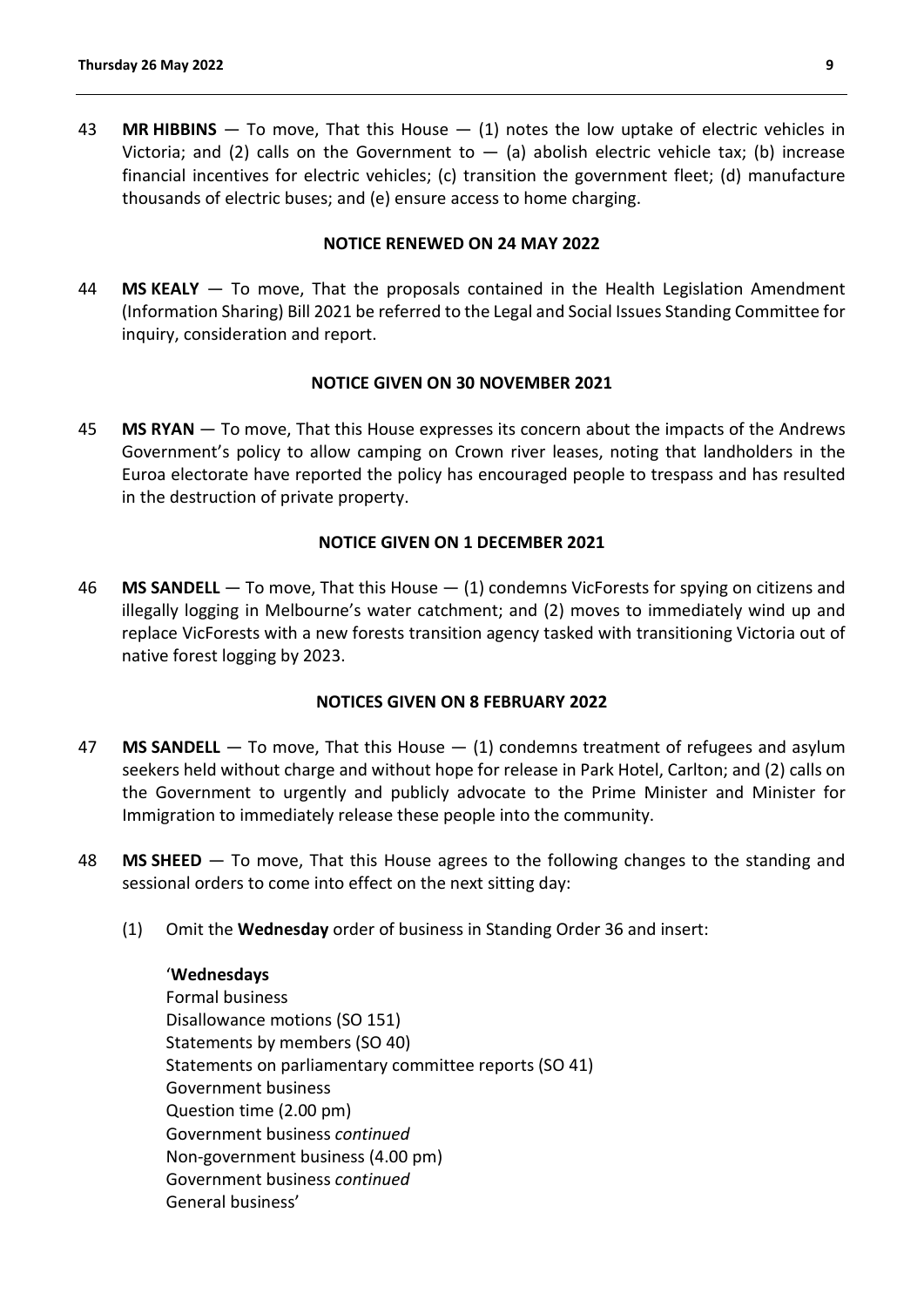(2) Omit Standing Orders 37, 38 and 39 and insert:

#### '**37 Non-government business**

Non-government business includes notices of motion and orders of the day moved by members who are not members of the party or coalition in government.

#### **38 Order of consideration of non-government business**

- (1) Before the House meets in any week representatives of the non-government parties and independents may meet and agree which items of non-government business the House will consider that week.
- (2) On the first sitting day of the week:
	- (a) a member who is not a member of the party or coalition in government may move, without notice or leave, a motion specifying items of non-government business to have precedence on the next sitting day;
	- (b) the debate will last for 30 minutes or until six members have spoken, whichever is the shorter.
- (3) Over the course of a parliament, the specified items proposed by each nongovernment party and independent member must be proportional to the number of independent members and members representing non-government parties in the House.
- (4) If a motion is not moved or agreed to, the House will consider non-government business in the order it is set down on the notice paper under general business.

#### **39 Time for non-government business**

- (1) Every sitting Wednesday at 4.00 pm the House will consider non-government business for three hours.
- (2) At 4.00 pm every sitting Wednesday:
	- (a) unless a division is taking place, the Chair will interrupt the business before the House and the bells are then rung for one minute;
	- (b) if a division is taking place when the time for interruption arises  $-$ 
		- (i) the division will be completed without interruption and the result announced;
		- (ii) if the division is on a closure motion, and the motion is agreed to, the question or questions then required to be put to close the issue before the House will also be dealt with;
		- (iii) business is then interrupted according to sub-paragraph (a); and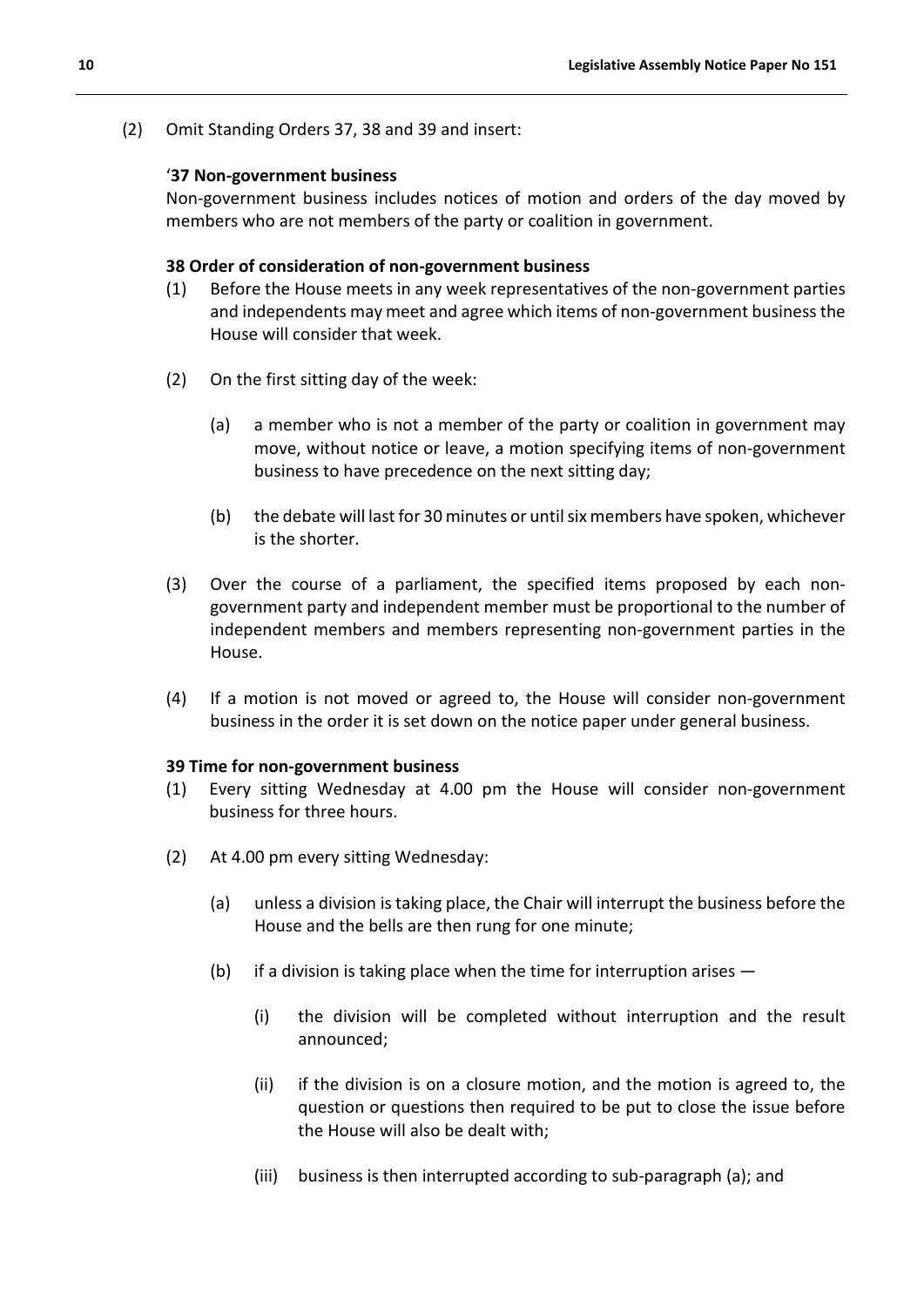- (c) any business under discussion and not completed at the interruption will be resumed immediately at the end non-government business and any member speaking at the time of the interruption may then continue their speech.
- (3) Debate on each motion considered during general business will have an overall time limit of 90 minutes with the following speaking limits to apply:

| Mover                                        | 15 minutes |
|----------------------------------------------|------------|
| Lead speaker in response from the Government | 15 minutes |
| Any other member                             | 10 minutes |
| Mover, in reply                              | 5 minutes  |

At the end of the allocated time for the motion, the Chair will immediately put the questions on any amendments and the motion.

- (4) The time limits for private members' bills under SO 131 apply to debate on bills during general business.'
- (3) Omit 'the grievance debate or matter of public importance, as the case may be' in Standing Order 41 and insert 'statements by members'.
- (4) Omit paragraphs (1) to (3) of Sessional Order 3 and insert:

'So much of Standing Orders 36 and 55 be suspended so as to enable the following order of business on:

# **Tuesdays**

Formal business Statements by members Government business Question time (2.00 pm) Government business *continued* General business.'

# **NOTICE GIVEN ON 10 FEBRUARY 2022**

49 **MR FOWLES** — To move, That this House — (1) calls on the Federal Parliament to legislate protection for all students from discrimination on the basis of gender and sexuality; and (2) notes that the current debate on religious discrimination adversely impacts the mental health, personal safety and educational outcomes of LGBTIQ+ students.

# **NOTICES GIVEN ON 24 FEBRUARY 2022**

50 **MR DIMOPOULOS** — To move, That this House notes the — (1) recommendation of the Royal Commission into Victoria's Mental Health System that the Government implement a mental health and wellbeing levy to sustainably fund Victoria's mental health system; and (2) mental health and wellbeing levy is projected to raise \$3.7 billion over the forward estimates.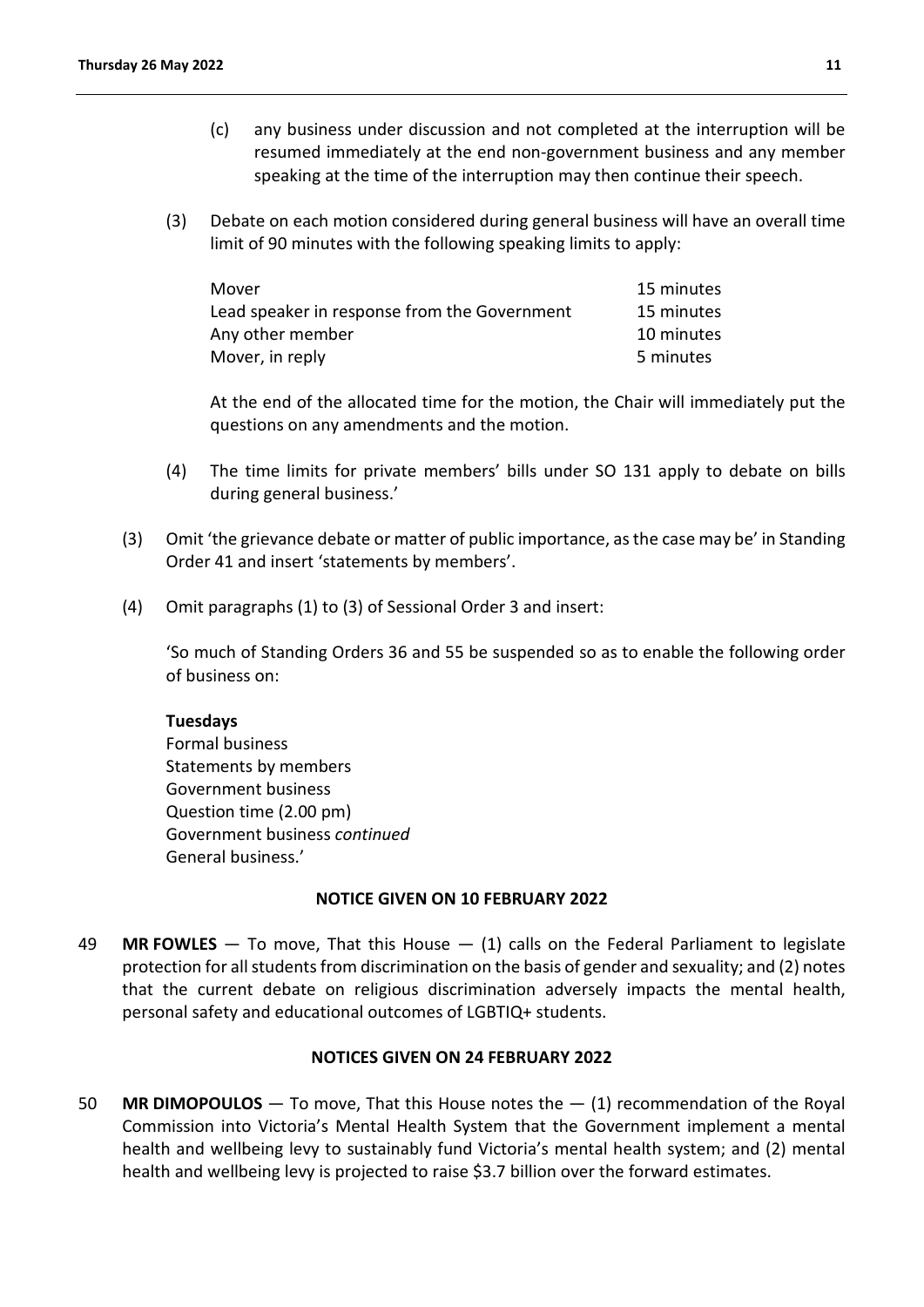- 51 **MR DIMOPOULOS** To move, That this House condemns the Liberal and National parties for refusing to accept all the recommendations of the Royal Commission into Victoria's Mental Health System, including the mental health and wellbeing levy.
- 52 **MR DIMOPOULOS** To move, That this House condemns the Liberal and National parties for having a \$3.7 billion funding black hole across the forward estimates as a consequence of not supporting the mental health levy.
- 53 **MR DIMOPOULOS** To move, That this House calls on the Liberal and National parties to reveal what services they will cut to make up for their \$3.7 billion funding black hole as a consequence of not supporting the mental health levy.

# **NOTICES GIVEN ON 24 MARCH 2022**

- 54 **MS CRUGNALE** To move, That this House (1) notes that the Victorian Government is leading the country in renewable energy development and that its historic offshore wind targets will create thousands of jobs and drive regional investment; and (2) condemns the Victorian Opposition's constant attacks on renewable energy.
- 55 **MS HALFPENNY** To move, That this House (1) notes the significant benefits that the Victorian Government's Sick Pay Guarantee will provide to Victoria's most casualised and insecure workers; and (2) condemns the antipathy the current Federal Government and the Victorian Opposition have shown to tackling insecure work in Victorian workplaces.
- 56 **MS STALEY** To move, That this House notes the Premier misled the House in question time on 22 March 2022 by claiming Emergency Services Telecommunications Authority met all its benchmarks when in truth triple zero ambulance dispatch failed to meet code one dispatch targets in every single financial year from 2016–17 to 2019–20.

# **NOTICE GIVEN ON 25 MARCH 2022**

57 [∗](#page-11-1)**MS SANDELL** — To move, That this House — (1) condemns plans to log native forests at Mount Delusion, Swifts Creek and within the Tambo catchment area, areas critically important for threatened species habitat and water; and (2) supports an immediate transition out of native forest logging in Victoria.

# **GENERAL BUSINESS — ORDERS OF THE DAY**

# **ORDERS RENEWED ON 3 MARCH 2021**

<span id="page-11-1"></span><span id="page-11-0"></span>1 **WEEKEND BUS SERVICE BETWEEN CAPE PATERSON AND WONTHAGGI** — Petition presented by the Member for Bass *(3 March 2021)* — Requesting that the Legislative Assembly reviews local public transport needs and extends the bus service from Cape Paterson to Wonthaggi to provide weekend services — To be considered *(Ms Crugnale)*.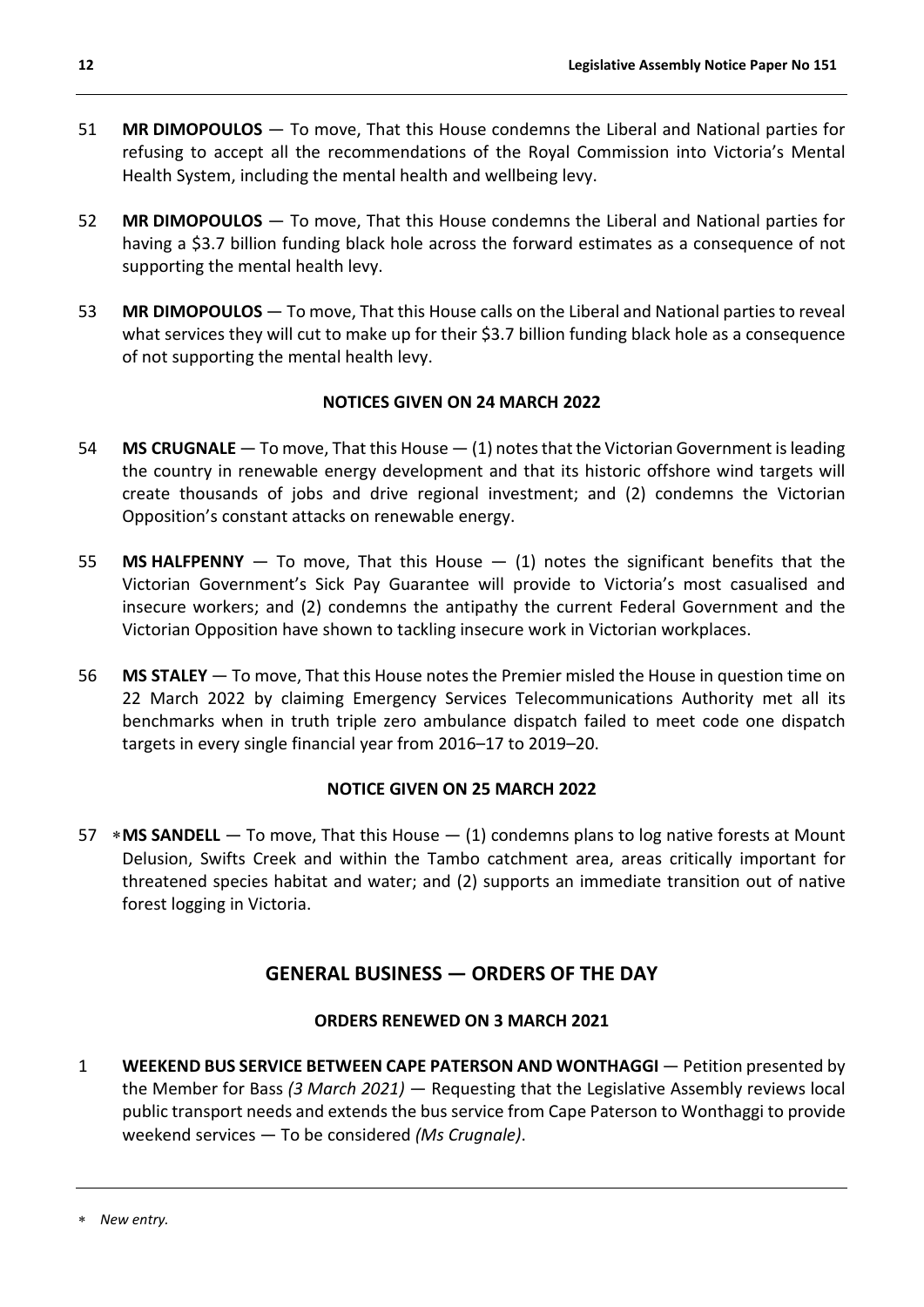2 **UNUSED VICTRACK LAND IN STANHOPE** — Petition presented by the Member for Euroa *(3 March 2021)* — Requesting that the Legislative Assembly subdivides unused VicTrack land in Stanhope, to extend the Rail Trail from Stanhope to Rushworth and sell sections for development — To be considered *(Ms Ryan)*.

# **ORDERS RENEWED ON 2 DECEMBER 2021**

- 3 **VICTORIA'S BREAST SCREEN SERVICE** Petition presented by the Member for Eildon *(25 May 2021)* — Requesting that the Legislative Assembly calls on the Government to reinstate funding for breast screening services — To be considered *(Ms McLeish)*.
- 4 **PANTON HILL PRIMARY SCHOOL**  Petition presented by the Member for Eildon *(25 May 2021)* — Requesting that the Legislative Assembly directs the Victorian Education Department to fund the Panton Hill Primary School fire sprinkler system and reclassify it as a rural zoned school — To be considered *(Ms McLeish).*
- 5 **KANGAROO GROUND INCIDENT CONTROL CENTRE AND PANTON HILL PRIMARY SCHOOL**  Petition presented by the Member for Eildon *(25 May 2021)* — Requesting that the Legislative Assembly calls on the Government to upgrade and resource the Kangaroo Ground Incident Control Centre and Fire Tower and fund the maintenance of the Panton Hill Primary School fire and emergency sprinkler system — To be considered *(Ms McLeish).*
- 6 **KANGAROO GROUND INCIDENT CONTROL CENTRE AND FIRE TOWER**  Petition presented by the Member for Eildon *(25 May 2021)* — Requesting that the Legislative Assembly directs the Emergency Management Commissioner and the CFA to re-open the Kangaroo Ground Incident Control Centre and maintain the Kangaroo Ground Fire Tower — To be considered *(Ms McLeish)*.

# **ORDER RENEWED ON 9 FEBRUARY 2022**

7 **WIMMERA HEALTH CARE GROUP AMALGAMATION** — Petition presented by the Member for Lowan *(9 June 2021)* — Requesting that the Legislative Assembly calls on the Government to ensure the amalgamation of the Wimmera Health Care Group and Ballarat Health Services does not proceed — To be considered *(Ms Kealy).*

# **ORDER MADE ON 26 OCTOBER 2021**

8 **NOISE MITIGATION FOR KANANOOK TRAIN STABLING FACILITY** — Petition presented by the Member for Hastings *(26 October 2021)* — Requesting that the Legislative Assembly calls on the Government to provide mitigation for the noise generated by the operational procedures at the Kananook Train Stabling Facility in Seaford — To be considered *(Mr Burgess)*.

#### **ORDER MADE ON 17 NOVEMBER 2021**

9 **SOCIAL HOUSING ACROSS THE CORANGAMITE SHIRE** — Petition presented by the Member for Polwarth *(17 November 2021)* — Requesting that the Legislative Assembly calls on the Government to note the proposal for high density social housing in Camperdown and to support less dense housing projects throughout the Corangamite Shire — To be considered *(Mr Riordan).*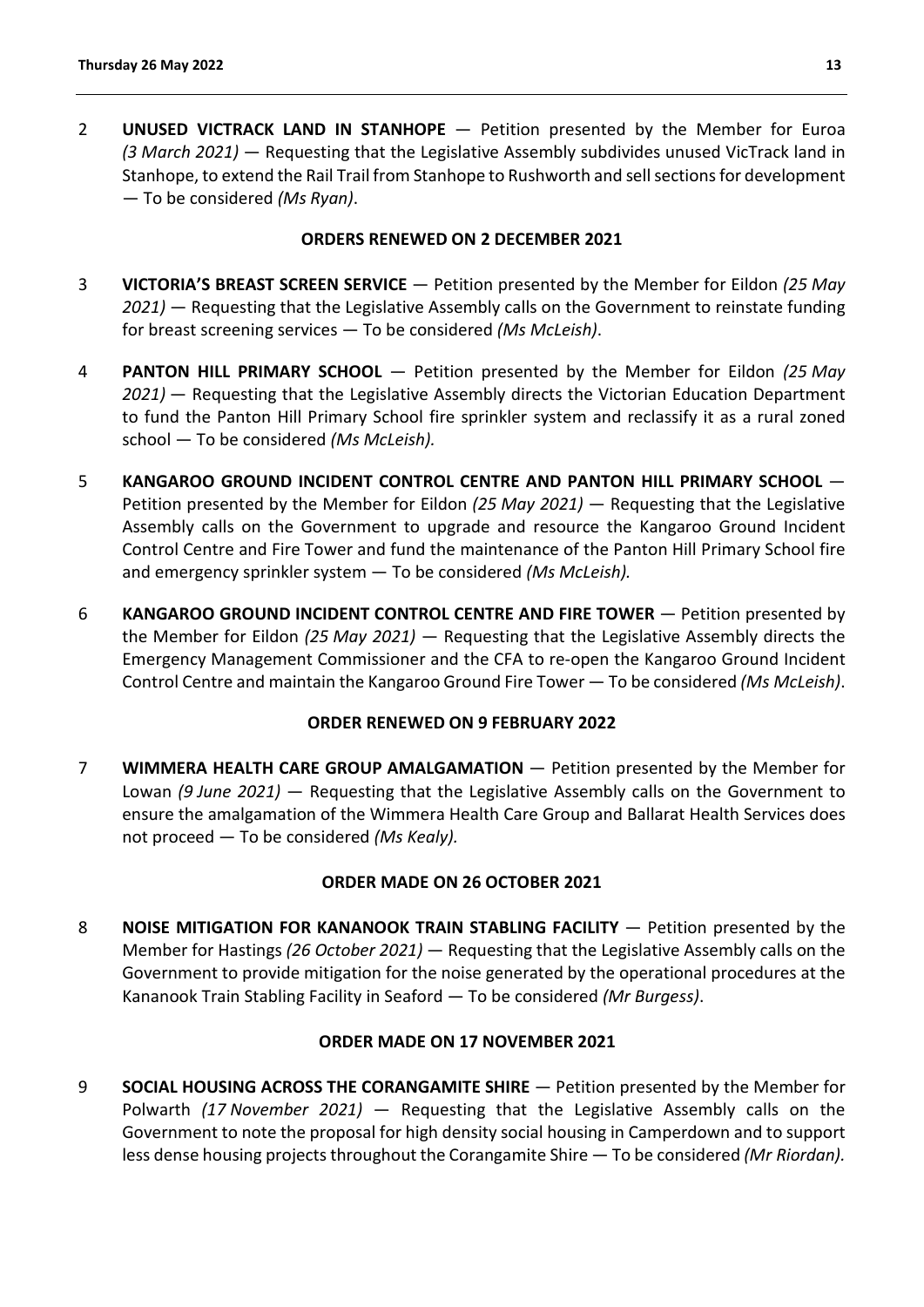#### **ORDER MADE ON 9 FEBRUARY 2022**

10 **SKY RAIL AT PARKDALE** — Petition presented by the Member for Sandringham *(8 February 2022)* — Requesting that the Legislative Assembly calls on the Government to stop work on the proposed sky rail at Parkdale, conduct community consultation and place level crossings at Warrigal Road, Mentone and Parkdale Railway Station underground — To be considered *(Mr Rowswell)*.

#### **ORDER MADE ON 22 FEBRUARY 2022**

11 **24-HOUR SECURITY GUARDS AT 351 BARKLY STREET, BRUNSWICK** — Petition presented by the Member for Brunswick *(22 February 2022)* — Requesting that the Legislative Assembly authorise 24-hour security guards at 351 Barkly Street, Brunswick to ensure the ongoing safety and wellbeing of the housing residents and their neighbours — To be considered *(Dr Read)*.

#### **ORDERS MADE ON 8 MARCH 2022**

- 12 **SOUTH GIPPSLAND HIGHWAY INTERSECTION IN LEONGATHA**  Petition presented by the Member for Gippsland South *(8 March 2022)* — Requesting that the Legislative Assembly calls on the Government to fund design and construction of stage two of the Leongatha Heavy Vehicle Alternative Route as soon as possible — To be considered *(Mr O'Brien, Gippsland South)*.
- 13 **FORMER BEAUFORT PRIMARY SCHOOL SITE (508 SIGNATURES)**  Petition presented by the Member for Ripon *(8 March 2022)* — Requesting that the Legislative Assembly calls on the Government to transfer ownership of the former Beaufort Primary School site to the Pyrenees Shire Council and the community, and provide funding to repurpose the building and surrounds as a community hub — To be considered *(Ms Staley)*.
- 14 **FORMER BEAUFORT PRIMARY SCHOOL SITE (1773 SIGNATURES)** Petition presented by the Member for Ripon *(8 March 2022)* — Requesting that the Legislative Assembly calls on the Government to transfer ownership of the former Beaufort Primary School site to the Pyrenees Shire Council and the community, and provide funding to repurpose the building and surrounds as a community hub — To be considered *(Ms Staley)*.

#### **ORDER MADE ON 9 MARCH 2022**

15 **ELDORADO DREDGE HISTORIC RESERVE** — Petition presented by the Member for Ovens Valley *(9 March 2022)* — Requesting that the Legislative Assembly funds improvements to the Eldorado Dredge Historic Reserve that will benefit residents and local tourism — To be considered *(Mr McCurdy)*.

#### **ORDER MADE ON 22 MARCH 2022**

16 **KALKALLO/DONNYBROOK TRAFFIC FLOW** — Petition presented by the Member for Yuroke *(22 March 2022)* — Requesting that the Legislative Assembly provides for roadworks to improve the traffic flow at the Donnybrook Road/Mitchell Street roundabout to alleviate congestion experienced by residents — To be considered *(Ms Green)*.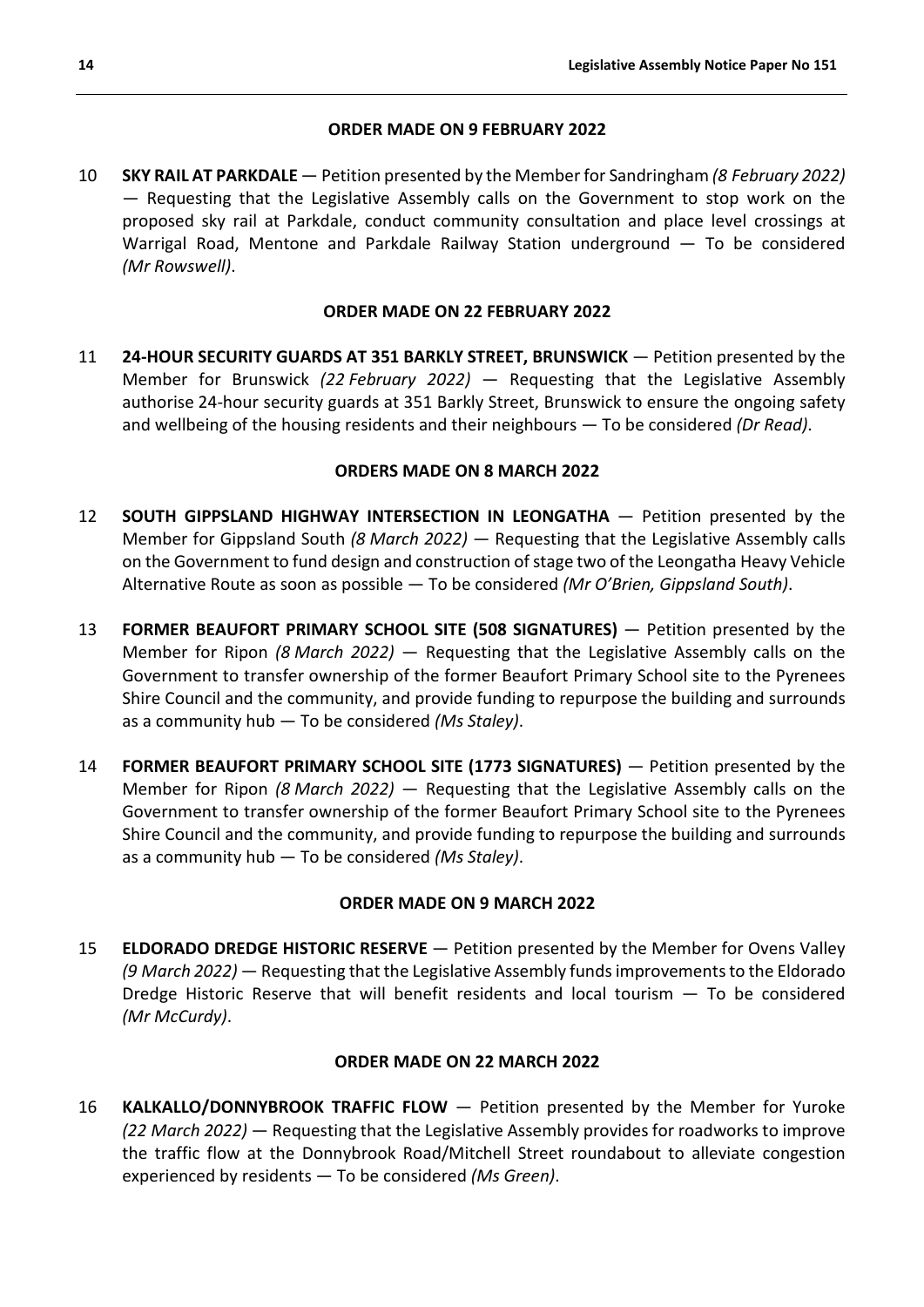# **ORDER MADE ON 5 APRIL 2022**

17 **IMPLEMENTATION OF A SEXUAL VIOLENCE ONLINE REPORTING TOOL** — Petition presented by the Member for Caulfield *(5 April 2022)* — Requesting that the Legislative Assembly calls on the Government to adopt an online tool that provides victims of sexual violence with an option to report a sexual offence to police without initiating any criminal proceedings — To be considered *(Mr Southwick)*.

# **ORDERS MADE ON 6 APRIL 2022**

- 18 **VICTORIA'S BREAST SCREEN SERVICE** Petition presented by the Member for Croydon *(6 April 2022)* — Requesting that the Legislative Assembly calls on the Government to reinstate funding for breast screening services — To be considered *(Mr Hodgett)*.
- 19 **PROTECT PORTLAND DISTRICT HEALTH** Petition presented by the Member for South-West Coast *(6 April 2022)* — Requesting that the Legislative Assembly calls on the Government to — (a) implement the recommendations made in the *Towards a Sustainable Medical Healthcare Workforce in Portland* report; (b) increase Portland District Health's annual funding budget; and (c) guarantee there are no plans to amalgamate Portland District Hospital with any other health service — To be considered *(Ms Britnell)*.

# **ORDER MADE ON 7 APRIL 2022**

20 **THOMASTOWN ROUNDABOUT TRAFFIC FLOW** — Petition presented by the Member for Thomastown *(7 April 2022)* — Requesting that the Legislative Assembly replaces the roundabout intersection at Dalton and Settlement Roads in Thomastown with a set of traffic lights, to improve road safety and traffic flow — To be considered *(Ms Halfpenny)*.

# **ORDERS MADE ON 3 MAY 2022**

- 21 **PUBLIC TRANSPORT BETWEEN YARRAM AND SALE**  Petition presented by the Member for Gippsland South *(3 May 2022)* — Requesting that the Legislative Assembly calls on the Government to provide public transport services that travel between Yarram and Sale, or initiate a trial to gauge the level of demand — To be considered *(Mr O'Brien, Gippsland South)*.
- 22 **SENIOR CAMPUS FOR THE NORTHERN SCHOOL FOR AUTISM IN LALOR** Petition presented by the Member for Thomastown *(3 May 2022)* — Requesting that the Legislative Assembly calls on the Minister for Education and the Government to make a financial commitment in the upcoming 2022–23 State Budget to fund the planning and construction of a purpose-built senior campus for the Northern School for Autism in Lalor — To be considered *(Ms Halfpenny)*.

# **ORDER MADE ON 11 MAY 2022**

23 **SAND MINING WITHIN THE LANG LANG TO GRANTVILLE COASTAL FOREST CORRIDOR** — Petition presented by the Member for Bass *(11 May 2022)* — Requesting that the Legislative Assembly places an immediate moratorium on sand mining work authorities within the Lang Lang to Grantville coastal forest corridor to ensure remnant forest is protected  $-$  To be considered *(Ms Crugnale)*.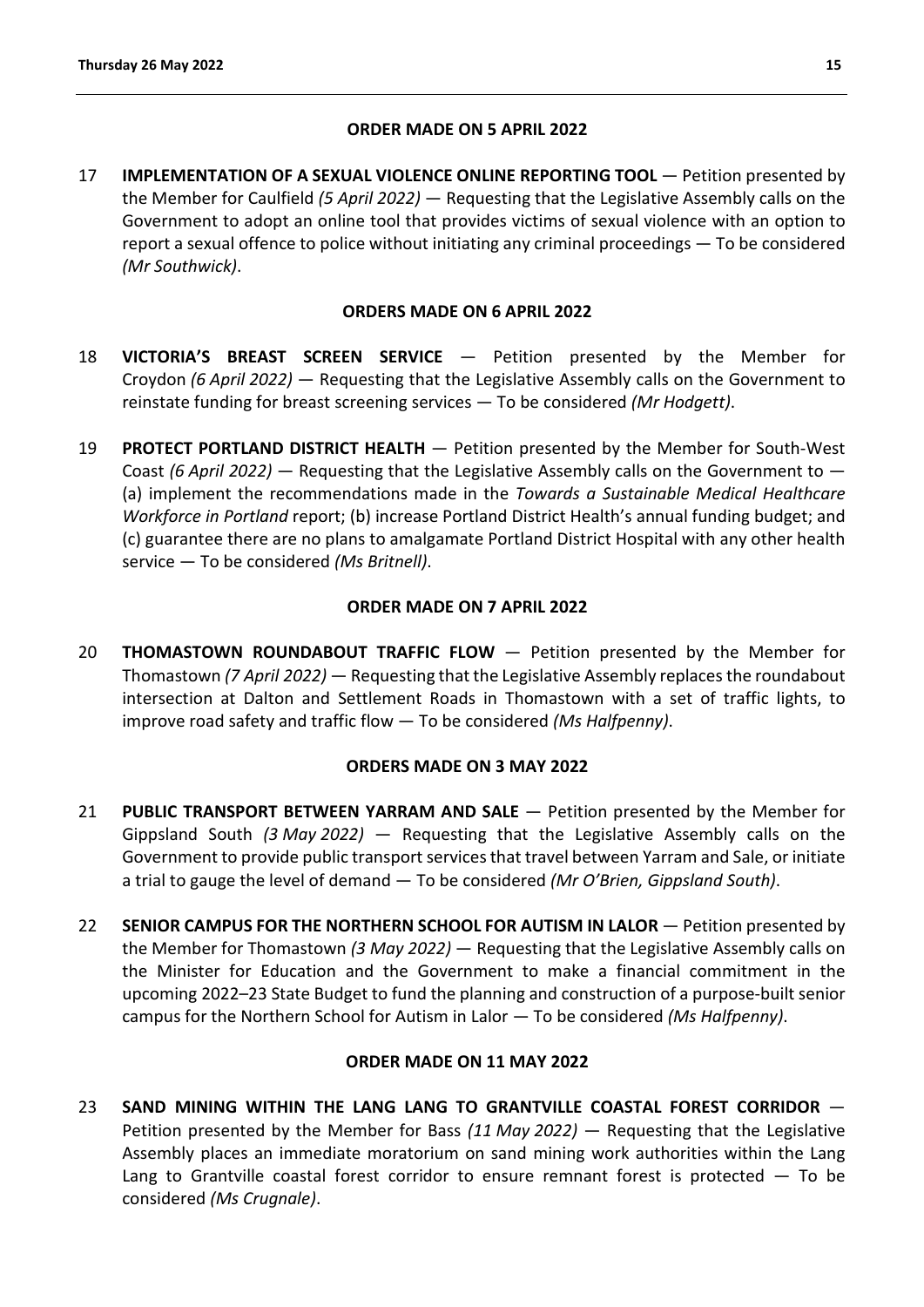# **ORDER MADE ON 12 MAY 2022**

24 **EILDON–SOUTHERN CROSS STATION BUS SERVICE** — Petition presented by the Member for Eildon *(12 May 2022)* — Requesting that the Legislative Assembly directs the Department of Transport to keep the existing Route 684 bus service between Eildon and Southern Cross Station — To be considered *(Ms McLeish)*.

# **ORDERS MADE ON 24 MAY 2022**

- 25 **KOOYONG AND NORTH ROADS INTERSECTION**  Petition presented by the Member for Caulfield *(24 May 2022)* — Requesting that the Legislative Assembly improves the safety of the Kooyong and North Roads intersection for pedestrians — To be considered *(Mr Southwick)*.
- 26 **DEVELOP A NEW MASTERPLAN FOR HOSKEN RESERVE**  Petition presented by the Member for Polwarth *(24 May 2022)* — Requesting that the Legislative Assembly discontinues Moreland City Council's Hosken Reserve masterplan refresh project and initiates a public and independent inquiry to develop a new masterplan that prioritises local residents — To be considered *(Mr Riordan)*.

# **ORDERS MADE ON 25 MAY 2022**

- 27 ∗**POOWONG PUBLIC TRANSPORT**  Petition presented by the Member for Gippsland South *(25 May 2022)* — Requesting that the Legislative Assembly calls on the Government to provide public transport services that stop at Poowong or at least initiate a trial to gauge the level of demand — To be considered *(Mr O'Brien, Gippsland South).*
- 28 ∗**SOUTH GIPPSLAND HIGHWAY INTERSECTION IN LEONGATHA**  Petition presented by the Member for Gippsland South *(25 May 2022)* — Requesting that the Legislative Assembly calls on the Government to fund design and construction of stage two of the Leongatha Heavy Vehicle Alternative Route as soon as possible — To be considered *(Mr O'Brien, Gippsland South).*

BRIDGET NOONAN COLIN BROOKS MP *Clerk of the Legislative Assembly Speaker*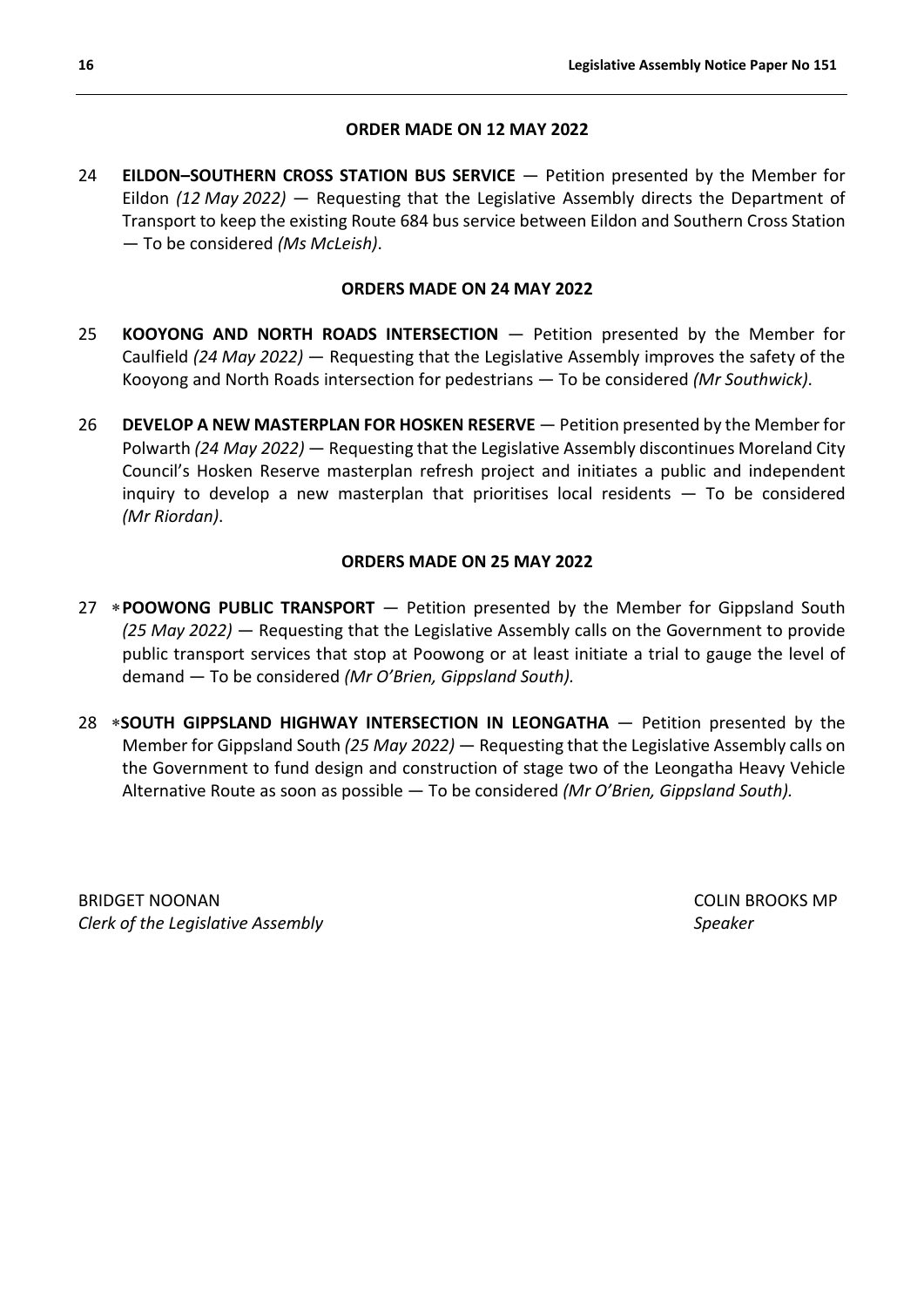# **SPEAKER, DEPUTY SPEAKER AND ACTING SPEAKERS**

<span id="page-16-0"></span>**SPEAKER** — Mr Brooks.

**DEPUTY SPEAKER** — Ms Edwards.

**ACTING SPEAKERS** — Mr Blackwood, Ms Blandthorn, Mr Bull *(Sunbury)*, Ms Connolly, Ms Couzens, Ms Crugnale, Mr Dimopoulos, Mr Edbrooke, Ms Halfpenny, Ms Kilkenny, Mr McCurdy, Mr McGuire, Mr Morris, Ms Richards, Mr Richardson, Ms Settle, Ms Suleyman, Mr Taylor and Ms Ward.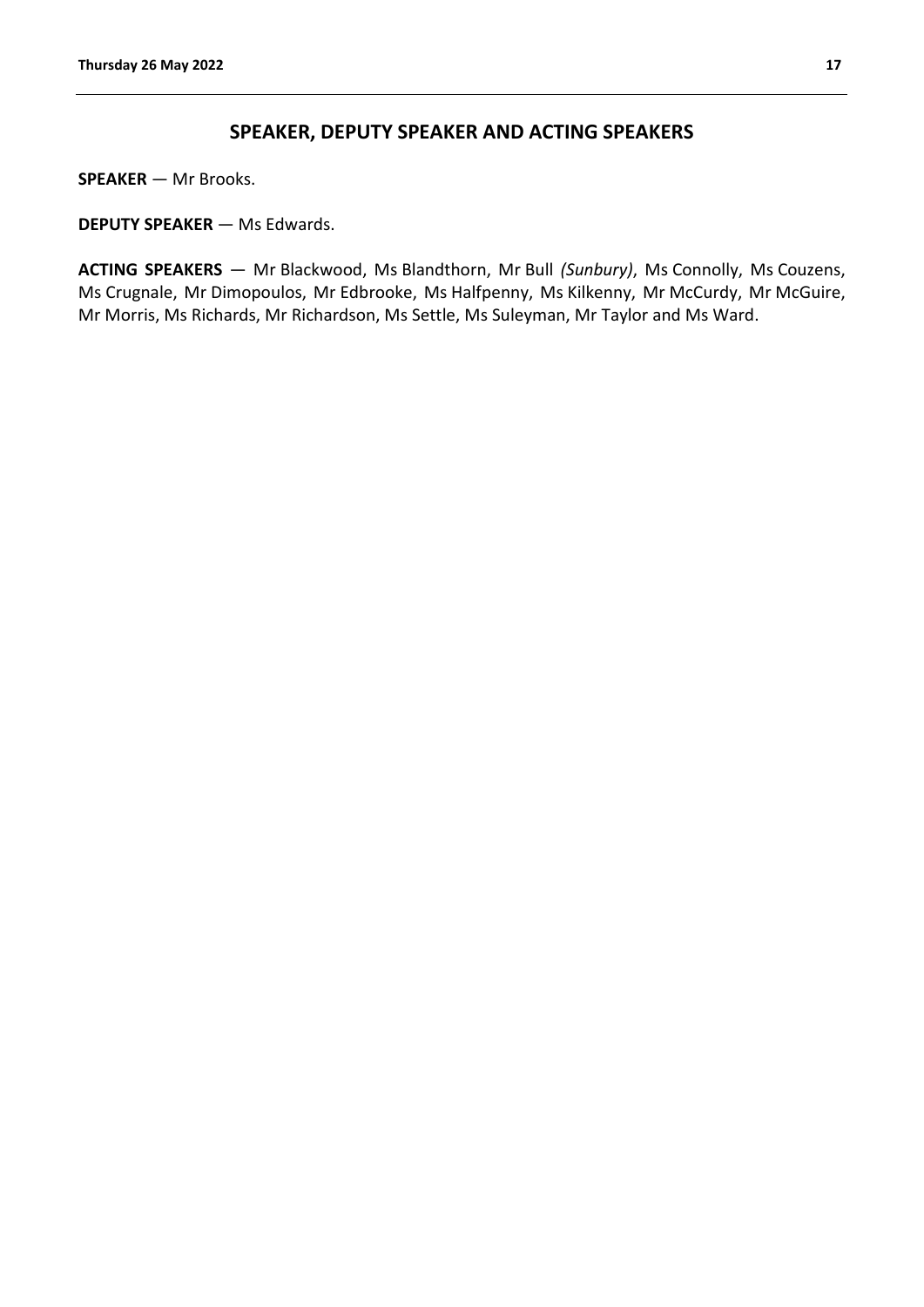# **COMMITTEE MEMBERSHIP**

<span id="page-17-0"></span>**[DISPUTE RESOLUTION COMMITTEE](https://www.parliament.vic.gov.au/dispute-resolution) (JOINT<sup>¢</sup>)** — Ms Allan, Ms Hennessy, Mr Merlino, Mr Pakula, Mr Smith *(Warrandyte)*, Mr Walsh and Mr Wells.

**[ECONOMY AND INFRASTRUCTURE STANDING COMMITTEE](https://www.parliament.vic.gov.au/eic-la?showyear=0§ion_id=951&cat_id=951)** — Ms Addison, Mr Blackwood, Ms Couzens, Mr Eren, Ms Ryan, Ms Theophanous and Mr Wakeling.

**[ELECTORAL MATTERS COMMITTEE](https://www.parliament.vic.gov.au/emc) (JOINT<sup>¢</sup>)** — Ms Hall, Dr Read and Mr Rowswell.

**[ENVIRONMENT AND PLANNING STANDING COMMITTEE](https://www.parliament.vic.gov.au/epc-la?showyear=0§ion_id=952&cat_id=453)** — Ms Connolly, Mr Fowles, Ms Green, Mr Hamer, Mr McCurdy, Ms McLeish and Mr Morris.

**HOUSE (JOINT**<sup>φ</sup>**)** — Speaker *(ex-officio)*, Mr Bull *(Gippsland East)*, Ms Crugnale, Ms Edwards, Mr Fregon, Ms Sandell and Ms Staley.

**[INTEGRITY AND OVERSIGHT COMMITTEE](https://www.parliament.vic.gov.au/ioc) (JOINT<sup>®</sup>)** — Mr Halse, Mr Rowswell, Mr Taylor, Ms Ward and Mr Wells.

**[LEGAL AND SOCIAL ISSUES STANDING COMMITTEE](https://www.parliament.vic.gov.au/lsic-la?showyear=0§ion_id=953&cat_id=453)** — Mr Angus, Mr Battin, Ms Couzens, Ms Kealy, Ms Settle, Ms Suleyman and Mr Tak.

**[PANDEMIC DECLARATION ACCOUNTABILITY AND OVERSIGHT COMMITTEE](https://www.parliament.vic.gov.au/pdaoc)** — Mr Bull *(Sunbury)*, Ms Kealy, Ms Sheed, Ms Ward and Mr Wells.

**[PRIVILEGES COMMITTEE](https://www.parliament.vic.gov.au/la-privileges)** — Ms Allan, Mr Carroll, Ms Hennessy, Mr McGuire, Mr Morris, Mr Pakula, Ms Ryan, Ms Staley and Mr Wells.

**[PUBLIC ACCOUNTS AND ESTIMATES COMMITTEE](https://www.parliament.vic.gov.au/paec) (JOINT<sup>¢</sup>)** — Ms Blandthorn, Mr Hibbins, Mr Maas, Mr Newbury, Mr O'Brien *(Gippsland South)*, Ms Richards and Mr Richardson.

**[SCRUTINY OF ACTS AND REGULATIONS COMMITTEE](https://www.parliament.vic.gov.au/sarc) (JOINT<sup>¢</sup>) — Mr Burgess, Ms Connolly and** Mr Morris.

**[STANDING ORDERS COMMITTEE](https://www.parliament.vic.gov.au/la-standing-orders)** — Speaker, Ms Allan, Mr Cheeseman, Ms Edwards, Mr Fregon, Ms McLeish, Ms Sheed, Ms Staley and Mr Walsh.

<span id="page-17-1"></span>φ *Joint committees include members of both Houses. For Council membership, see the Legislative Council notice paper.*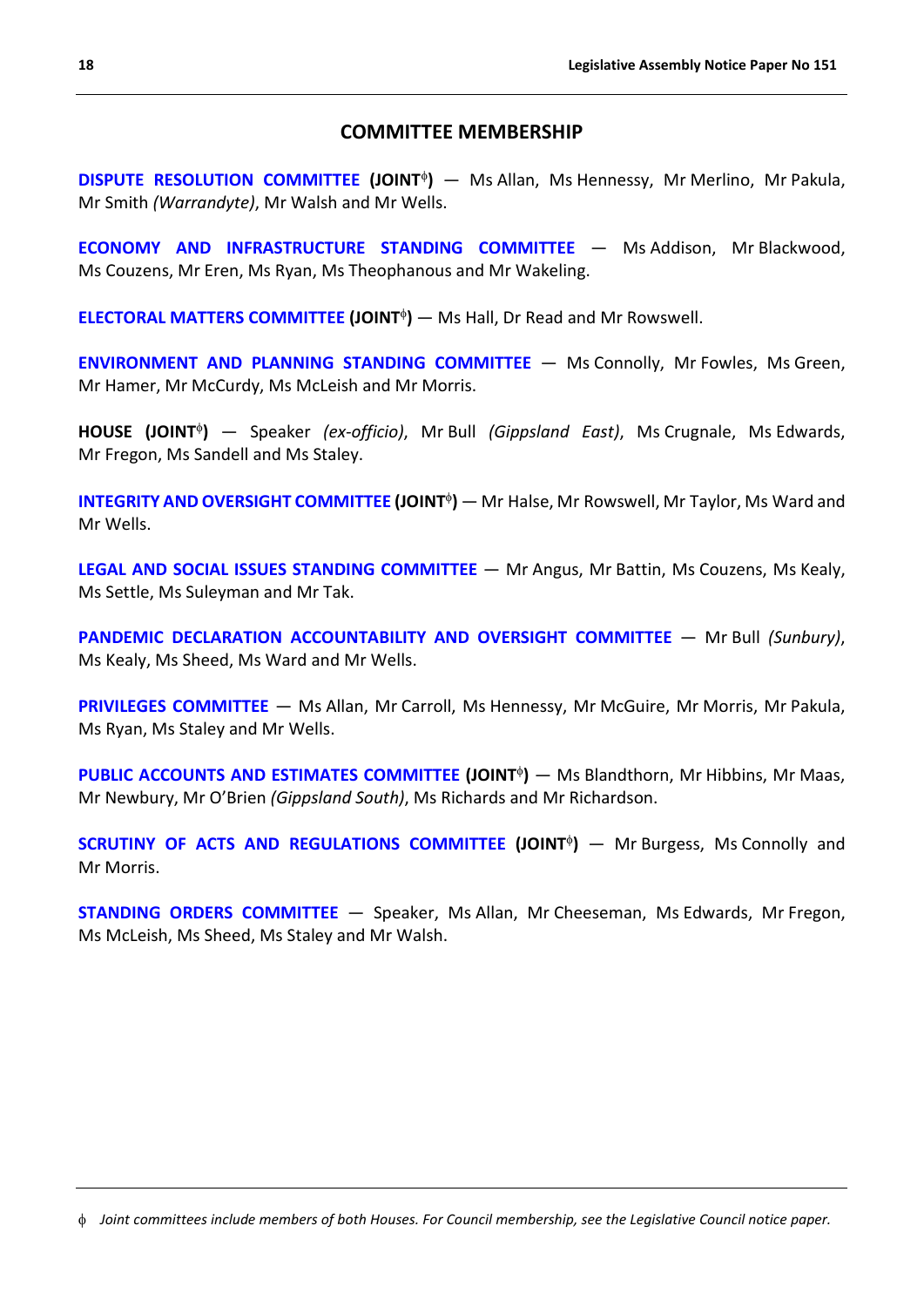# **SESSIONAL ORDERS**

<span id="page-18-0"></span>Adopted by the House on 5 February 2019 and amended on 27 November 2019, 24 June 2021, 16 November 2021 and 8 February 2022.

# **1 Days and times of meeting**

Unless otherwise ordered, the House will meet each Tuesday at 12.00 noon, and each Wednesday and Thursday at 9.30 am.

# **2 Interruption of business for adjournment**

Standing Order 32 be suspended and the following to apply:

- (1) Subject to paragraphs (2) and (3), the Speaker will interrupt the business before the House at:
	- (a) 7.00 pm each sitting Tuesday and Wednesday;
	- (b) 5.00 pm on any other sitting day.
- (2) If a division is taking place when the time for the interruption arises, the division will be completed and the result announced. If the division is on a closure motion, and the motion is agreed to, the question or questions then required to be put to close the issue before the House will also be dealt with. The Speaker will then interrupt business.
- (3) If the time for the interruption arises:
	- (a) at the same time as the completion time set by the government business program; or
	- (b) after the interruption for the completion time of the government business program, but before all business on the program has been dealt with —

all business on the government business program will be completed first. The Speaker will then interrupt business for the adjournment.

- (4) After the interruption:
	- (a) before a motion for the adjournment is proposed by the Speaker, a minister may move that the sitting be continued. That motion must be put immediately without amendment or debate. If it is agreed to, the House will resume debate at the point at which it had been interrupted; or
	- (b) if a motion is not moved, the Speaker will immediately propose the question 'That the House now adjourns'. Any business under discussion and any other business not concluded at the time of the adjournment will be listed on the notice paper for the next sitting day. Any member speaking at the time of the interruption may, when debate resumes, continue his or her speech.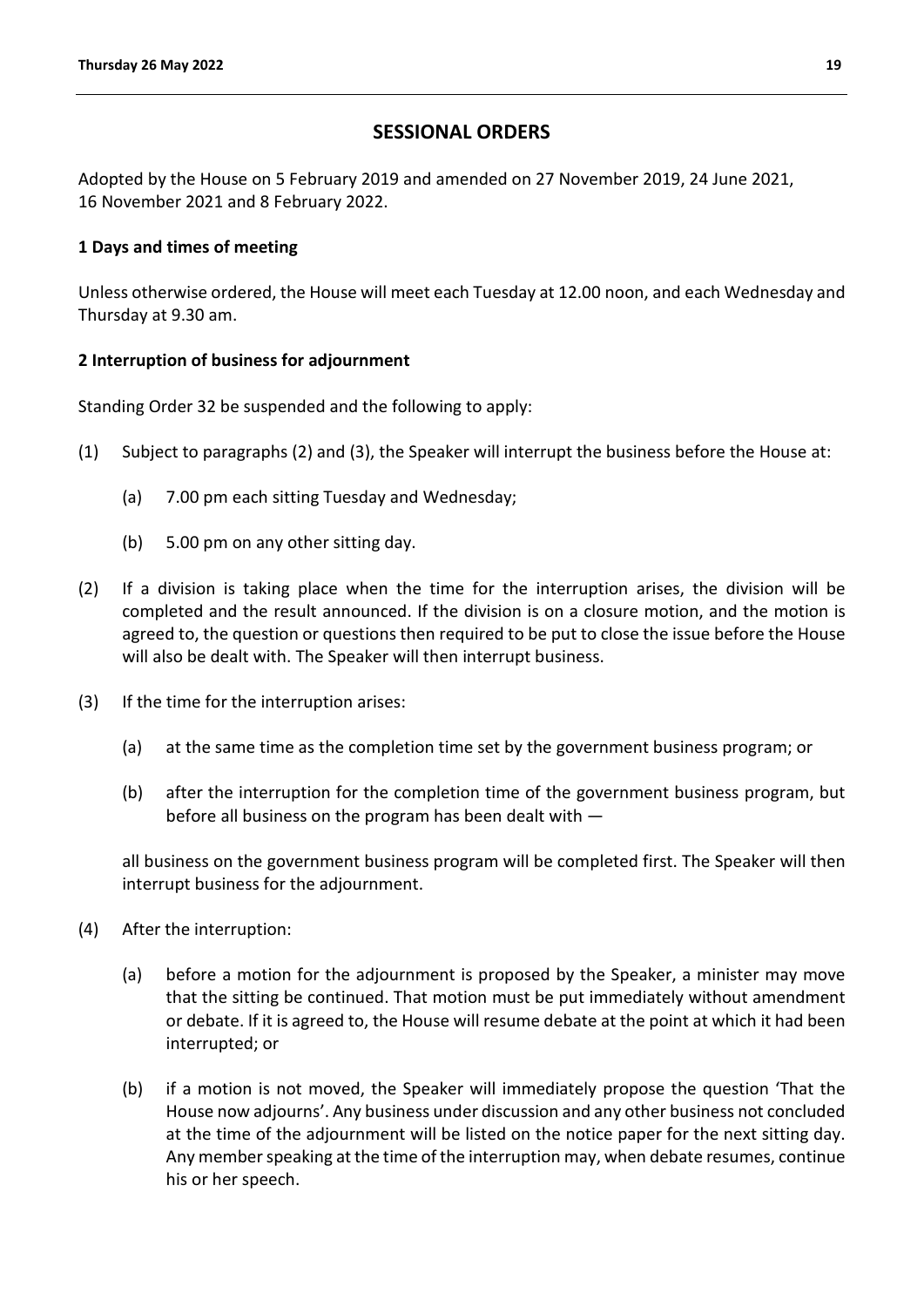# **3 Order of business**

(1) So much of Standing Orders 36, 38, 39, 41 and 55 be suspended so as to enable the following order of business on:

#### **Tuesdays**

Formal business Statements by members Government business Question time (2.00 pm) Government business *continued* General business

#### **Wednesdays**

Formal business Disallowance motions Statements by members Statements on parliamentary committee reports Government business Question time (2.00 pm) Government business *continued* Matter of public importance or grievance debate (4.00 pm) Government business *continued* General business

- (2) So much of Standing Orders 38 and 39 be suspended so as to enable:
	- (a) at 4.00 pm on Wednesday, unless a division is taking place, the Chair interrupts the business before the House and the bells are then rung for one minute;
	- (b) if a division is taking place at 4.00 pm:
		- (i) it will be completed without interruption and result announced;
		- (ii) if the division is on a closure motion, and the motion is agreed to, the question or questions then required to be put to close the issue before the House will also be dealt with;
		- (iii) business is then interrupted following the procedure in sub-paragraph (a);
	- (c) the Chair announces the grievance debate or matter of public importance, whichever the case may be;
	- (d) any business under discussion and not completed at the interruption will be resumed immediately at the end of the grievance debate or matter of public importance, whichever the case may be, and any member speaking at the time of the interruption may then continue his or her speech.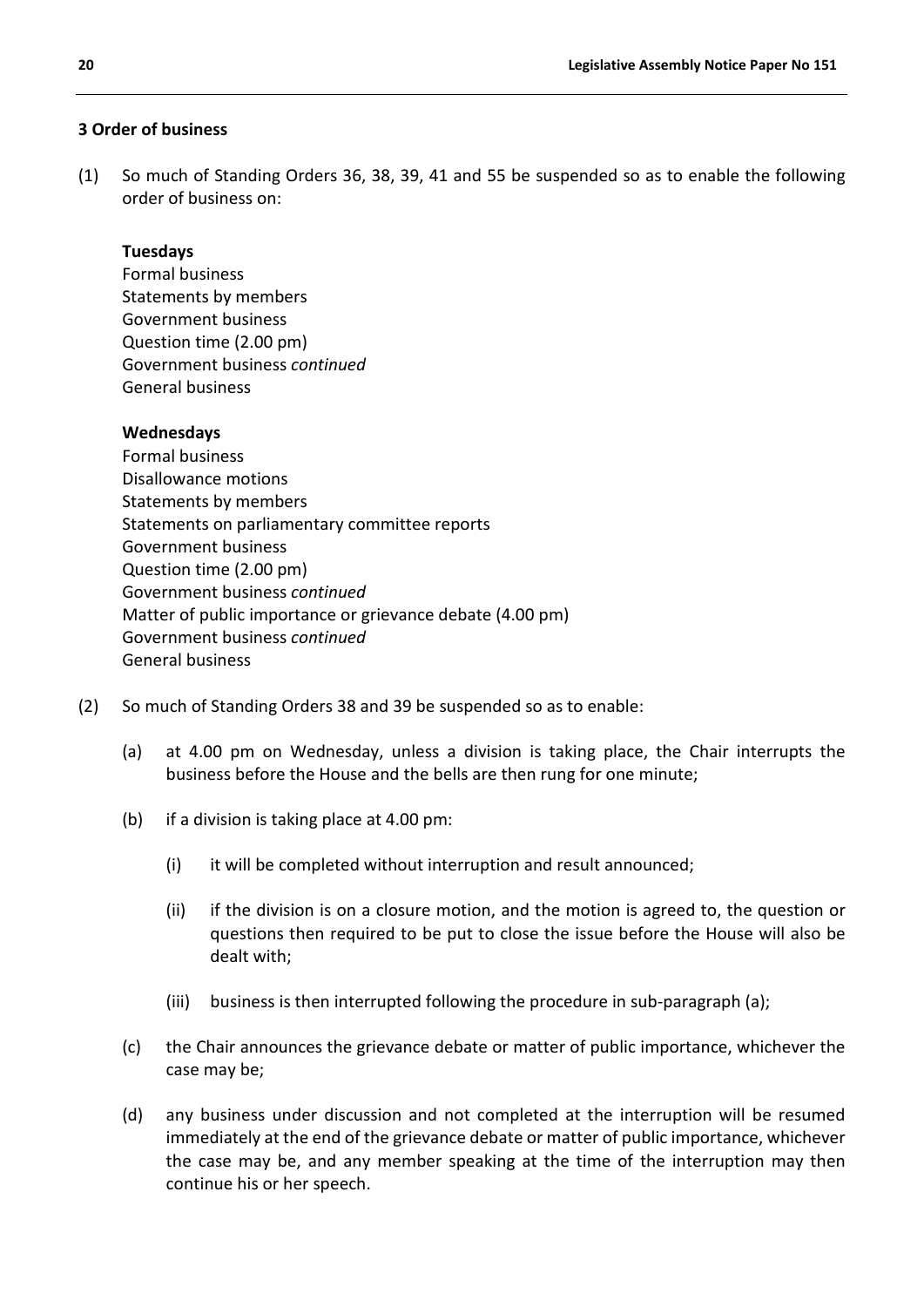(3) In Standing Order 39(9) for 'statements on parliamentary committee reports under SO 41' read 'government business'.

#### **4 Answers to questions on notice**

A reply to a question on notice delivered to the Clerk under Standing Order 54(3) must be submitted within 30 days.

#### **5 Who may ask oral questions without notice**

Only non-government members may ask questions without notice under Standing Order 55.

#### **6 Supplementary questions without notice**

- (1) At the conclusion of each answer to an oral question without notice, the questioning member may ask the responding minister a supplementary question to elucidate or clarify the answer.
- (2) Supplementary questions must actually and accurately relate to the original question, must relate to or arise from the answer and must not be a separate question on the same topic.

#### **7 Ministers' statements**

After each oral question without notice and any related supplementary questions, any minister may seek the call to make a statement of up to two minutes.

#### **8 Constituency questions**

- (1) At the conclusion of oral questions without notice and ministers' statements, five government members and five non-government members may ask one oral question each to ministers relating to constituency matters.
- (2) Replies to constituency questions must be given in writing within 30 days by delivering a reply to the Clerk. The Clerk must give the response to the member who asked the question and electronically publish the response.

#### **9 Duration of question time**

Standing Order 55(2) is suspended and the following to apply:

Question time will last until five oral questions and related supplementary questions have been answered, up to five ministers' statements have been made and up to ten constituency questions have been asked and where a question is ruled out of order it is, for the purposes of this sessional order, deemed to have been answered.

#### **10 Time limits on answers and questions**

(1) The time limit for each oral question, supplementary question and constituency question is one minute.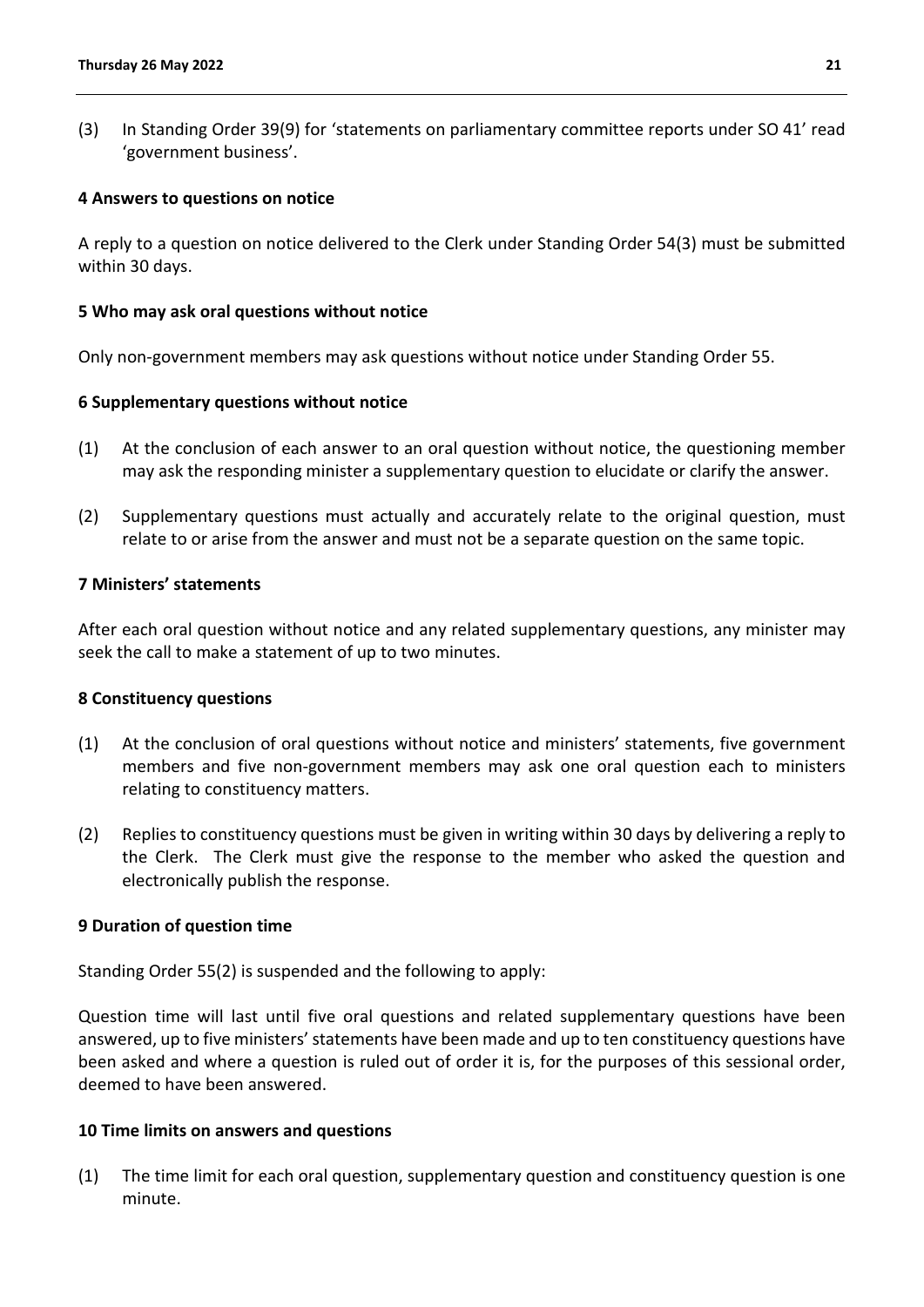(2) The time limit for the answer to each oral question is three minutes, and for the answer to each supplementary question is one minute.

# **11 Content of answers**

Standing Order 58(1)(a) is suspended and all answers to questions must be direct, factual, succinct and relevant.

# **12 Chair ordering member to withdraw — application during oral questions without notice and ministers' statements**

Where:

- (1) a member is ordered to withdraw from the House under Standing Order 124 during oral questions without notice or ministers' statements; and
- (2) the time for oral questions without notice and ministers' statements ends before the end of the suspension period —

the member may return to the Chamber after the time for oral questions without notice and ministers' statements but must serve the remainder of their suspension during the next question time, subject to Standing Order 124(2).

#### **13 Time limit for lead speakers**

For the purposes of Standing Order 131, and subject to any agreement to the contrary, additional time provided for the lead speaker of any other party does not apply where such a party has advised the Speaker that it is in a coalition arrangement with another party.

#### **14 Notices of motion**

Standing Orders 140(1) and 141 are suspended and the following to apply:

- (1) A member may only move a motion to discuss a subject if he or she has given notice of that motion on a previous sitting day.
- (2) Copies of all verbal notices must be provided to the Clerks at the table before notices are called on by the Speaker.
- (3) Copies of all written notices must be provided to the Clerks at the table before the conclusion of formal business.
- (4) All notices given by ministers must be verbal.
- (5) Verbal notices must be read to the House. They can only be given before the House proceeds to the business of the day as set out in the notice paper.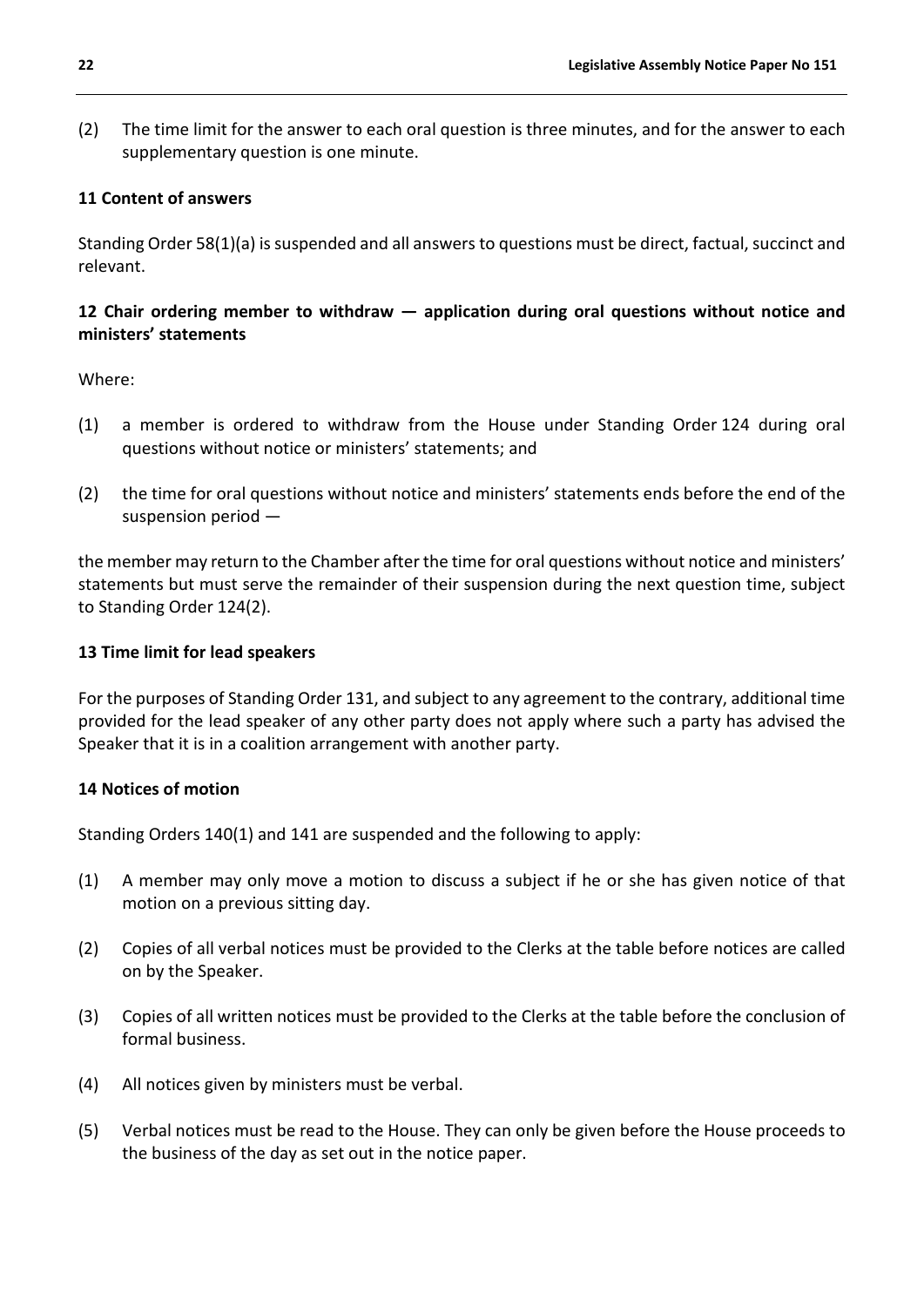- (6) All notices, except notices given under paragraph (7) given by members who are not ministers, must be given in writing. Members may give notice by lodging a copy with the Clerks in accordance with paragraph (3).
- (7) A motion by a member expressing no confidence in the Premier and ministers, in the terms set out in s 8A of the *Constitution Act 1975*, may only be given verbally.
- (8) The Clerk must notify the Speaker of a notice of a motion by a member to disallow a statutory rule to which Standing Order 151 applies, and the Speaker will report details to the House at the first convenient opportunity.

# **15 Procedure for a division**

Standing Order 164(1) is suspended and the following to apply:

When a division is requested, the Clerk will ring the bells for four minutes as indicated by the timer.

# **16 Redactions**

The Standing Orders Committee (the Committee) is empowered to authorise redactions from a document published by the House, Assembly Hansard, official broadcast footage of the Assembly Chamber or an Assembly Committee, a petition, or a document tabled under Standing Order 171 on safety or security grounds using the following process:

- (1) A person, including a member of Parliament, may write to the Clerk and request the redaction including details of the nature of the safety or security risk and how redaction would reduce or remove this risk. The Clerk will then forward that request to the Committee as soon as practicable.
- (2) If the Committee is satisfied there is a safety or security risk and the redaction is warranted, the Committee may approve the request. All members present at the meeting must unanimously agree for the Committee's decision to be effective.
- (3) The Clerk will inform the person who made the request of the Committee's decision. Where the Committee unanimously approves the redaction, the Clerk must take all necessary steps to give effect to the Committee's decision.
- (4) A redaction does not affect the protections provided by ss 73, 74 or 74AA of the *Constitution Act 1975*.
- (5) The Clerk must include a statement of the number of redactions made and the type of document they were redacted from, excluding any identifying information, in the annual report of the Department of the Legislative Assembly.
- (6) The Committee may issue guidelines on the operation of this sessional order.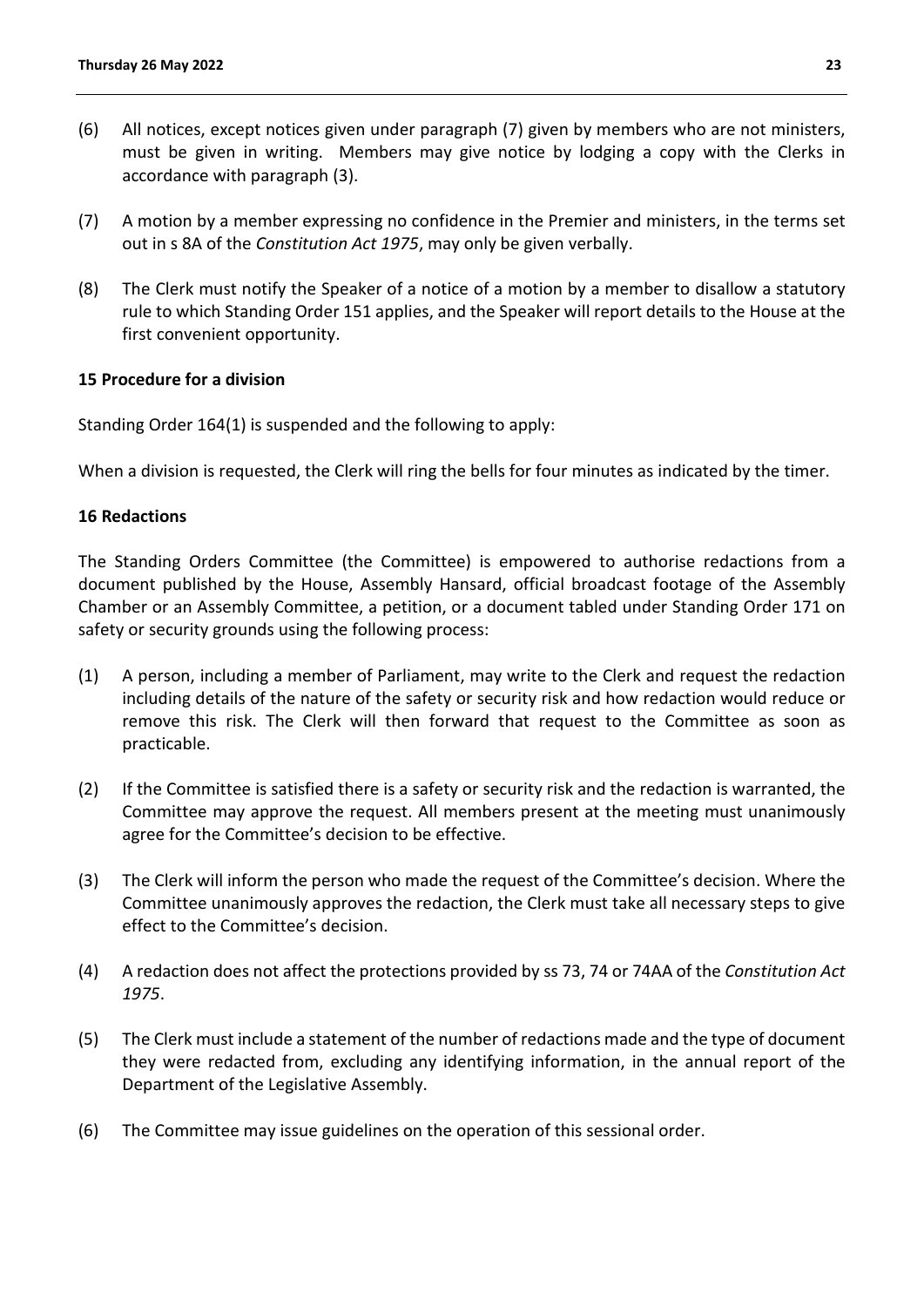# **17 Electronic petitions**

- (1) A person (the sponsoring petitioner) may lodge a request to start an electronic petition (e‑petition) with the Clerk for publication on the Parliament's website.
- (2) Standing Orders 45 to 52 apply except in relation to the requirement for a petitioner's signature.
- (3) The sponsoring petitioner must provide the following information to the Clerk:
	- (a) the issue (maximum 200 words) and action requested (maximum 120 words);
	- (b) their full name and address; and
	- (c) the name of the member sponsoring the e‑petition.
- (4) Before the e‑petition is published, the Clerk will review the wording of the e‑petition to ensure it conforms with standing orders and confirm that the sponsoring member has agreed to sponsor the e‑petition.
- (5) The sponsoring member must nominate a period (the posted period) that the e‑petition will be available to sign on the Parliament's website and:
	- (a) the posted period must be a minimum of one week and a maximum of six months from the date of publication;
	- (b) if the Assembly is due to expire under s 28(2) of the *Constitution Act 1975* within six months from the date of publication of an e-petition, the Clerk will determine the maximum posted period;
	- (c) the sponsoring member may request the Clerk to change the posted period before it ends, provided the maximum period is not exceeded.
- (6) A member must not sign an e‑petition they have sponsored.
- (7) Once published, an e‑petition cannot be altered but the sponsoring member may request the Clerk withdraw it.
- (8) Residents of Victoria may become signatories to an e‑petition by electronically providing their name, address and signifying their intention to join the e‑petition.
- (9) The Clerk will table the e‑petition on the next sitting day after the posted period has ended.
- (10) E‑petitions about the same issue and requesting the same action are not allowed simultaneously. However, once an e-petition has been tabled, a new e-petition can be started.